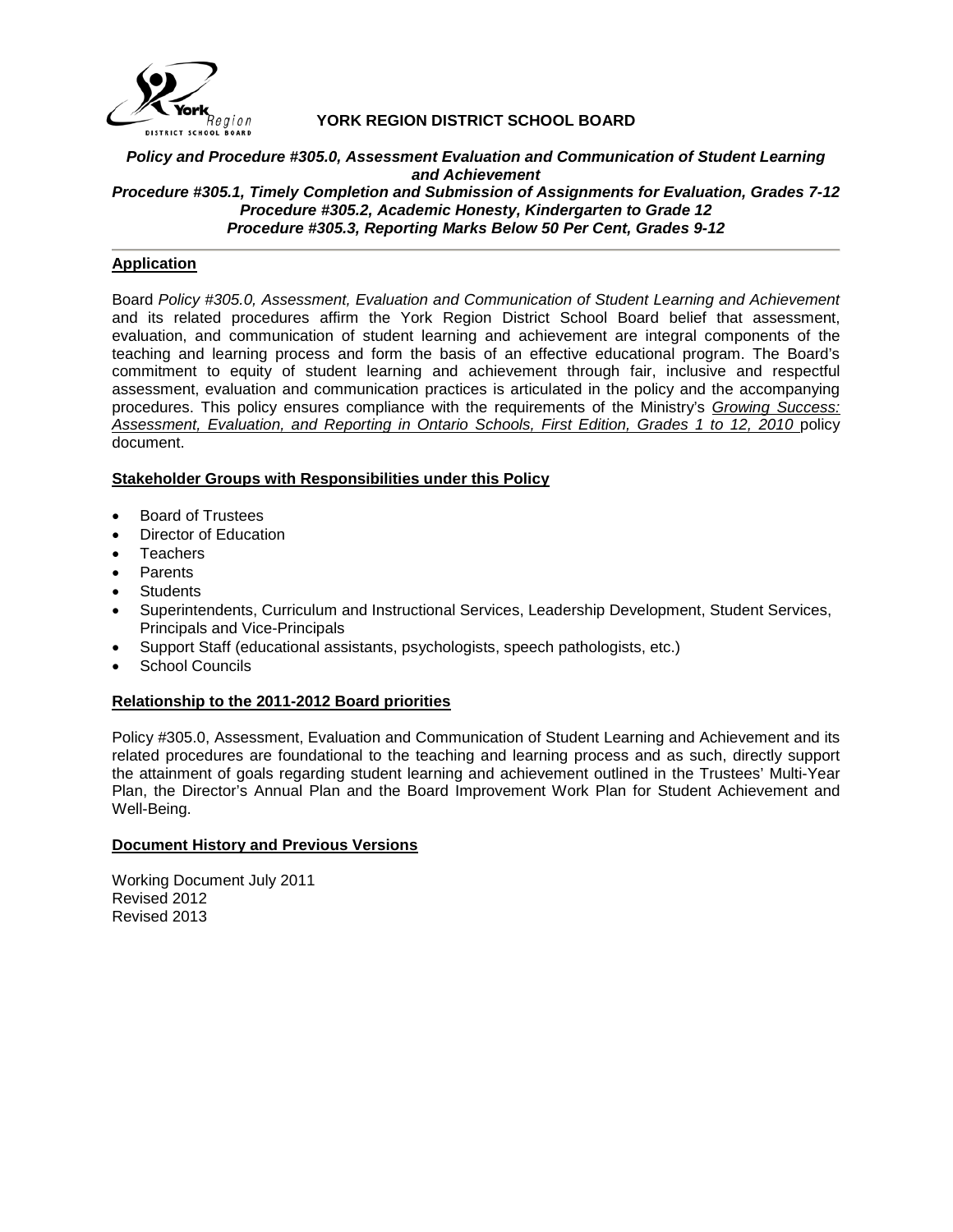

# **Board Policy #305.0 Assessment, Evaluation and Communication of Student Learning and Achievement**

**Document Integration Project Format**

## **Policy Statement**

The York Region District School Board believes that assessment, evaluation, and communication of student learning and achievement are integral components of the teaching and learning process and form the basis of an effective educational program.

The primary purpose of assessment is to improve student learning by providing information needed to direct the refinement of programs and instruction to meet each student's strengths, needs, and interests. Student involvement in effective assessment practices increases engagement, learning and achievement. High-quality assessment practices provide students with multiple and varied opportunities to demonstrate achievement and lead to deeper learning.

Assessment plays a critical role in teaching and learning and has as its goal the development of each student as an independent and autonomous learner. This includes the timely completion and submission of assignments for evaluation and academic honesty by students. Ongoing, clear and meaningful communication between home and school including the provision of timely feedback supports the learner in being successful.

To ensure that assessment and evaluation practices are valid and reliable and communication is timely, clear, accurate and meaningful for each student and parents/guardians, seven fundamental principles (adapted from the Ministry's *[Growing Success: Assessment, Evaluation, and Reporting in Ontario](http://www.yrdsb.edu.on.ca/pdfs/w/schools/MinistryParentBrochure.pdf)  [Schools, First Edition, Grades 1 to 12, 2010\)](http://www.yrdsb.edu.on.ca/pdfs/w/schools/MinistryParentBrochure.pdf)* ) are required. When these principles are fully understood by all system partners they will serve as the foundation to help inform instructional decisions, promote student engagement and improve student learning and achievement.

The Board is committed to equity of student learning and achievement. Equity is supported when conditions are created for each student to best demonstrate his/her learning through fair, inclusive and respectful assessment, evaluation and communication practices. These practices support all partners in education in identifying and addressing discriminatory bias to optimize the learning of each student.

## **Responsibilities**

*The Board of Trustees is responsible for:*

- upholding the *Assessment, Evaluation and Communication of Student Learning and Achievement* policy; and
- using assessment and evaluation information (school and system) to inform decisions to support Board planning processes.

*The Director of Education is responsible for:*

• implementing and operationalizing the *Assessment, Evaluation and Communication of Student Learning and Achievement* policy.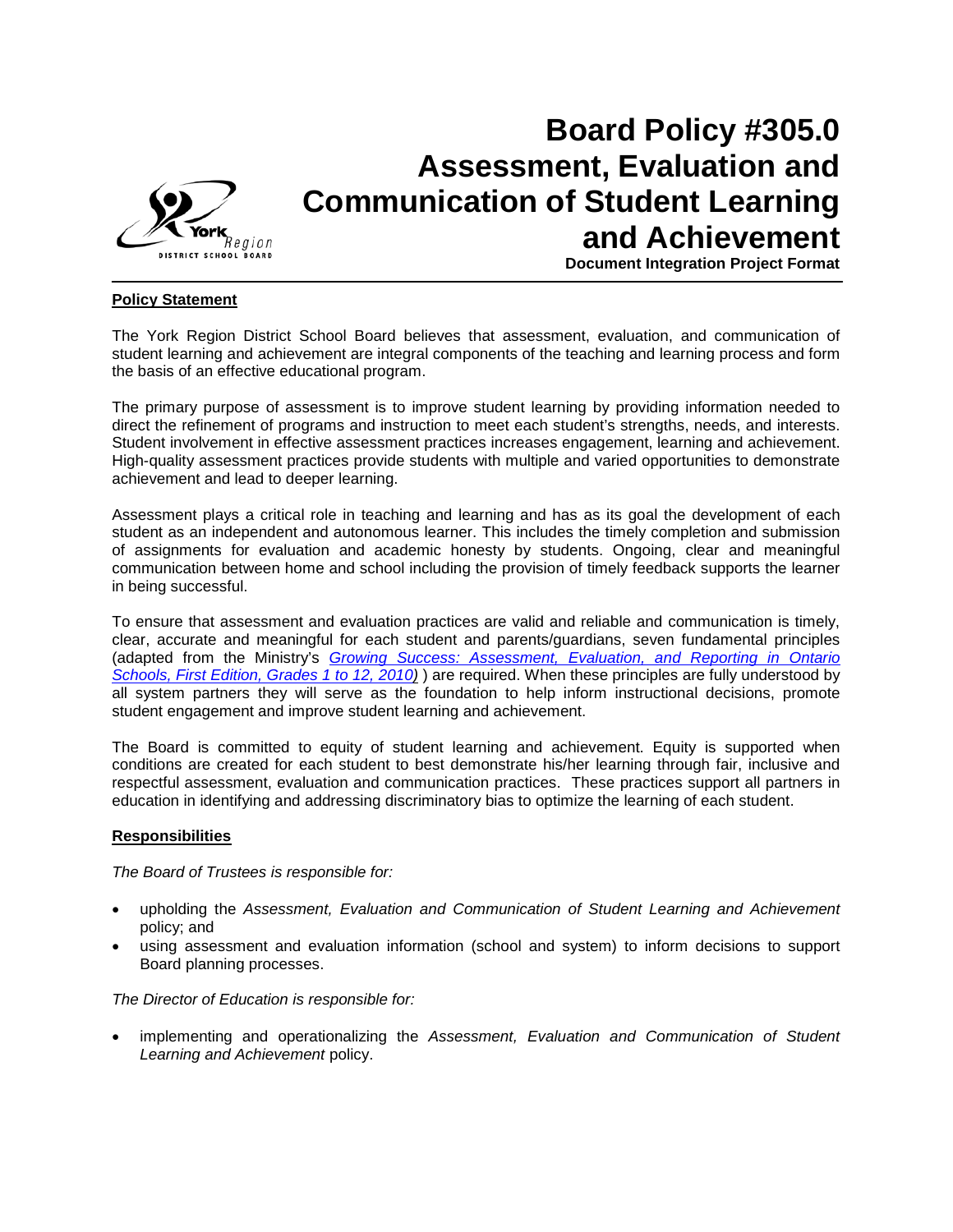*Superintendents, Curriculum and Instructional Services, Leadership Development, Student Services, Principals and Vice-Principals are responsible for:*

• providing leadership and building capacity to ensure implementation of effective assessment, evaluation, and communication of student learning and achievement.

*Teachers are responsible for:*

• implementing effective assessment, evaluation, and communication of student learning and achievement in accordance with Board policies and procedures.

#### *Students are responsible for:*

• being active participants in the learning process and becoming independent learners.

*Support Staff (educational assistants, psychologists, speech pathologists, etc.) are responsible for:*

supporting effective assessment, evaluation, and communication of student learning and achievement in accordance with Board policies and procedures.

#### *School Councils are responsible for:*

• representing the views of their respective community in relation to assessment, evaluation, and communication of student learning and achievement.

#### *Parents are responsible for:*

• being active participants in their child's learning by working collaboratively with the teacher, child and school to plan for their child's improvement.

## **Definitions**

#### *Assessment*

The process of gathering, from a variety of sources, information that accurately reflects how well a student is achieving the curriculum expectations in a subject or course and/or applying the learning skills and work habits. This process includes how the assessment information is used for, as and of learning.

#### *Communication*

Communication about student learning and achievement is ongoing throughout the school year and is designed to provide appropriate information that will encourage students to set goals for learning, help teachers to establish plans for teaching, and assist parents in supporting learning at home. Provincial report cards represent one formal method of communication about student learning and achievement.

#### *Discriminatory Bias*

A perception or act based on a personal perspective as opposed to a neutral or objective perspective, which sees or judges an individual or situation through that positive or negative lens. This serves as a barrier to fair, inclusive and respectful treatment of people and limits our students' prospects for learning, growing, and fully contributing to society.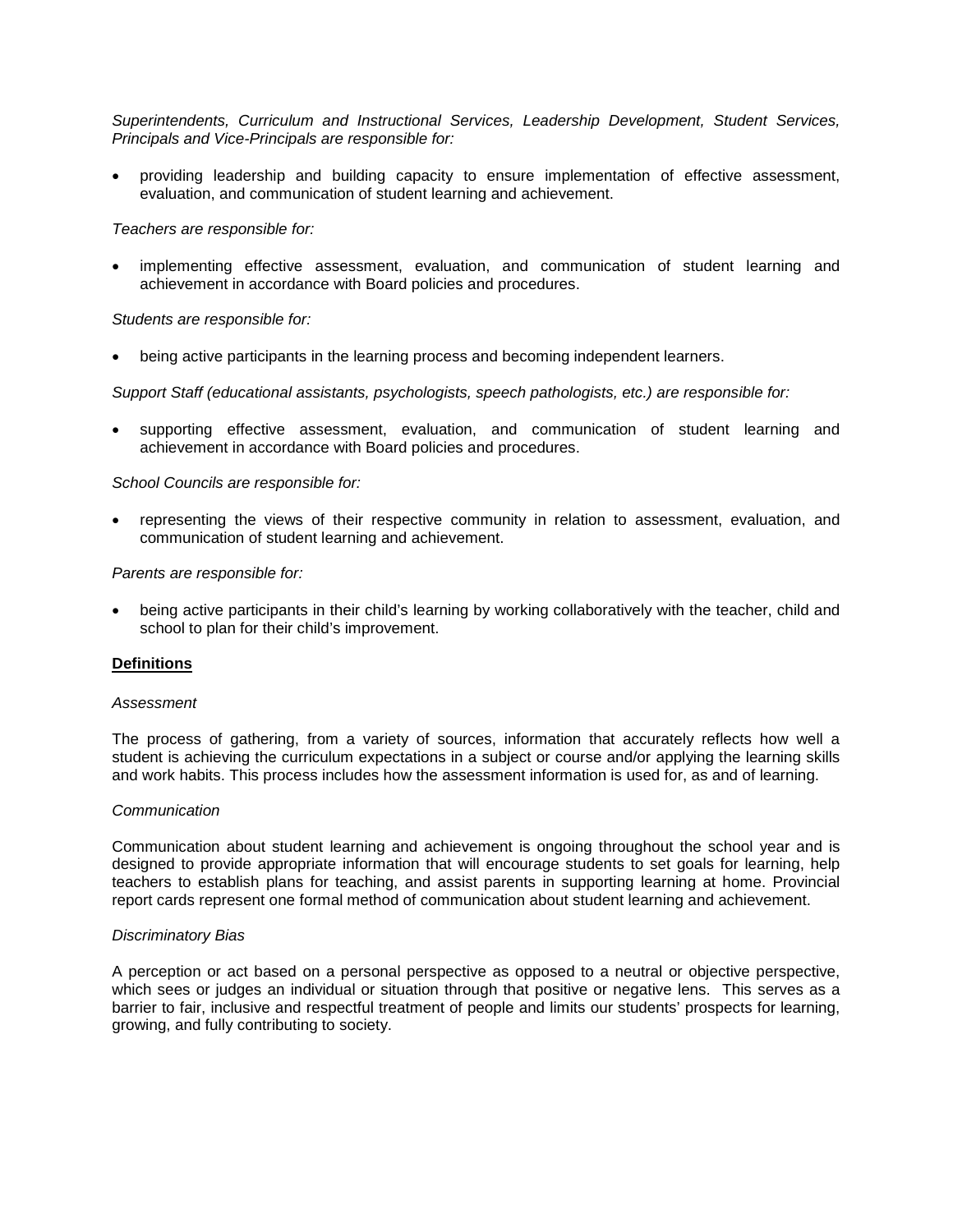## *Equity*

Equity is a condition or state of fair, inclusive, and respectful treatment of all people. Equity does not mean treating people the same without regard for individual differences. *(Ministry of Education Guidelines for Policy Development and Implementation – 2009, Equity and Inclusive Education in Ontario Schools)*

## *Evaluation*

The process of judging the quality of student learning on the basis of performance standards and assigning a value to represent that quality. Evaluation is based on assessment of learning that provides data on student achievement at strategic times throughout the grade/subject/course, often at the end of a period of learning.

## *Fundamental Principles*

To ensure that assessment and evaluation practices are valid and reliable and communication is timely, clear, accurate and meaningful for each student and parents/guardians, the following seven fundamental principles (adapted from the Ministry's *Growing Success* policy document) are required. Assessment, evaluation and communication practices and procedures are valid and reliable when they:

- 1. are fair, transparent, and equitable for each student;
- 2. support each student, including those with special education needs, English language learners, and those who are First Nations, Metis, or Inuit;
- 3. are carefully planned to relate to the curriculum expectations and learning goals and, as much as possible, to the interests, learning styles and preferences, needs, and experiences of each student;
- 4. are communicated clearly to students and parents at the beginning of the school year or course and at other appropriate points throughout the school year or course;
- 5. are ongoing, varied in nature, and administered over a period of time to provide multiple opportunities for students to demonstrate the full range of their learning;
- 6. provide ongoing descriptive feedback that is clear, specific, meaningful and timely to support improved learning and achievement; and
- 7. develop students' self-assessment skills to enable them to assess their own learning, set specific goals, and plan next steps for their learning.

## **Legislative Context**

Education Act

## **Department**

Curriculum and Instructional Services

## **Policy History**

Approved 2001 Revised 2002 Revised 2012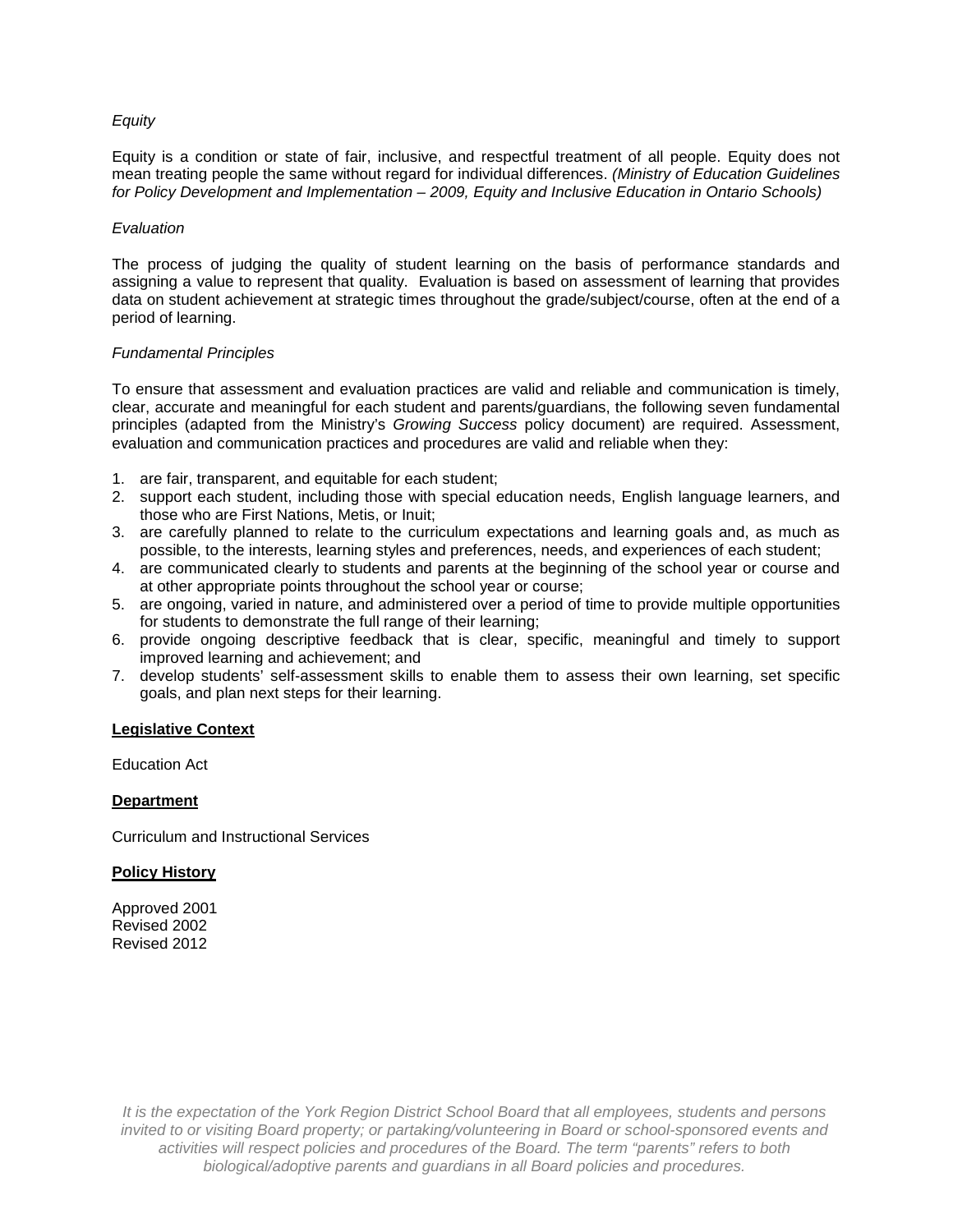

# **Board Procedure #305.0 Assessment, Evaluation and Communication of Student Learning and Achievement**

**Document Integration Project Format**

This procedure outlines the specific responsibilities and tasks for each system partner that support the implementation of effective assessment, evaluation and communication of student learning and achievement.

## **Definitions**

#### *Assessment as learning*

Assessment as learning is the process of developing and supporting student metacognition. Students are actively engaged in this assessment process: that is they monitor their own learning; use assessment feedback from teacher, self, and peers to determine the next steps; and set individual learning goals. Assessment as learning requires students to have a clear understanding of the learning goals and the success criteria. Assessment as learning focuses on the role of the student as the critical connector between assessment and learning (*Growing Success*).

#### *Assessment for learning*

The ongoing process of gathering and interpreting evidence about student learning for the purpose of determining where students are in their learning, where they need to go, and how best to get there. The information gathered is used by teachers to provide feedback and adjust instruction and by students to focus their learning. Assessment for learning is a high-yield instructional strategy that takes place while the student is still learning and serves to promote learning (*Growing Success*).

## *Assessment of learning*

The process of collecting and interpreting evidence for the purpose of summarizing learning at a given point in time, to make judgements about the quality of student learning on the basis of established criteria, and to assign a value to represent that quality. The information gathered may be used to communicate the student's achievement to parents, other teachers, students themselves, and others. It occurs at or near the end of a cycle of learning (*Growing Success*).

#### *Assessment Framework*

An assessment framework involves three key processes and five strategies that teachers and students will use collaboratively to support student learning (*Growing Success)*.

The three processes are:

- establishing where the learners are going in their learning;
- establishing where they are in their learning; and
- establishing what needs to be done to get them where they are going.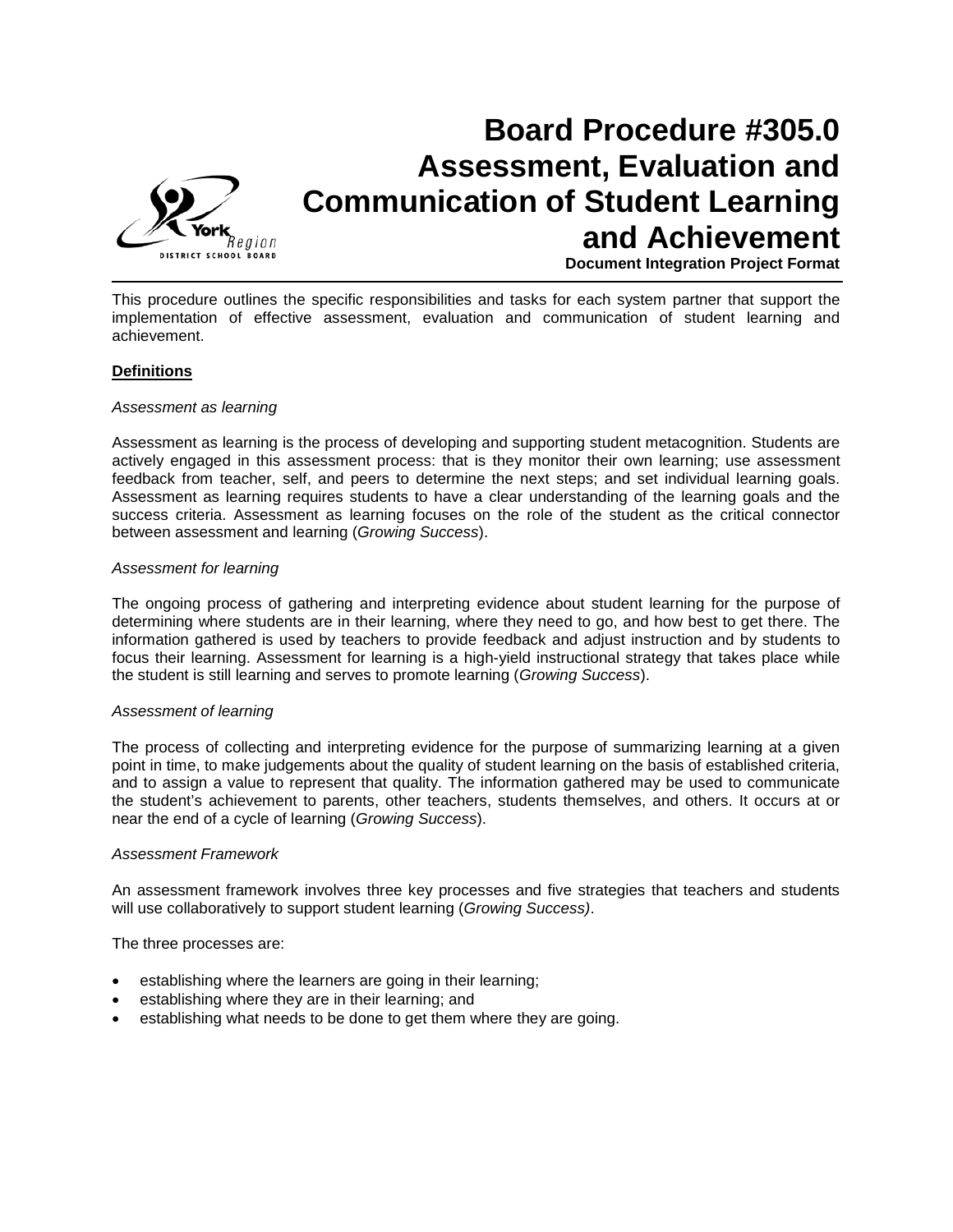The five strategies are:

- identifying and clarifying learning goals and success criteria;
- engineering effective classroom discussions and other learning tasks that elicit information about student learning;
- providing feedback that helps learners move forward;
- through targeted instruction and guidance, engaging students as learning resources for one another; and
- through targeted instruction and guidance, helping students understand what it means to "own" their learning, and empowering them to do so.

## *Large-scale Assessment*

Assessments that are conducted at the Board, provincial, national and/or international levels.

## *Professional Judgement*

Judgement that is informed by professional knowledge of curriculum expectations, context, evidence of learning, methods of instruction and assessment, and the criteria and standards that indicate success in student learning. In professional practice, judgement involves a purposeful and systematic thinking process that evolves in terms of accuracy and insight with ongoing reflection and self-correction (*Growing Success*).

## **Responsibilities**

*The Director of Education shall:*

• allocate staff and resources to support the *Assessment, Evaluation and Communication of Student Learning and Achievement* procedure.

*Superintendents shall provide leadership to ensure implementation of effective assessment, evaluation, and communication of student learning and achievement by:*

- building school administrator and school staff capacity in implementing the Ministry's *[Growing](http://www.yrdsb.edu.on.ca/pdfs/w/schools/MinistryParentBrochure.pdf)*  **[Success: Assessment, Evaluation and Reporting in Ontario](http://www.yrdsb.edu.on.ca/pdfs/w/schools/MinistryParentBrochure.pdf) policy document;**
- using assessment and evaluation information (school and system) to inform decisions to support the cyclical nature of school and Board improvement planning processes;
- supporting school staff in understanding, using and communicating fair, transparent and equitable assessment and evaluation information at the individual student, classroom, and school levels;
- identifying and supporting schools in addressing discriminatory bias to ensure inclusive assessment, evaluation and communication practices; and
- supporting school administrators and school staff in using, communicating and responding to applicable large-scale assessment information.

*Curriculum and Instructional Services, Leadership Development and Student Services shall provide leadership to support implementation of effective assessment, evaluation, and communication of student learning and achievement by:*

- building system and school staff capacity in implementing the Ministry's *[Growing Success:](http://www.yrdsb.edu.on.ca/pdfs/w/schools/MinistryParentBrochure.pdf)  [Assessment, Evaluation and Reporting in Ontario](http://www.yrdsb.edu.on.ca/pdfs/w/schools/MinistryParentBrochure.pdf)* policy document;
- using assessment and evaluation information to inform decisions to support Board and school improvement planning processes;
- supporting system and school staff in understanding, using and communicating fair, transparent and equitable assessment and evaluation information at the individual student, classroom, and school levels;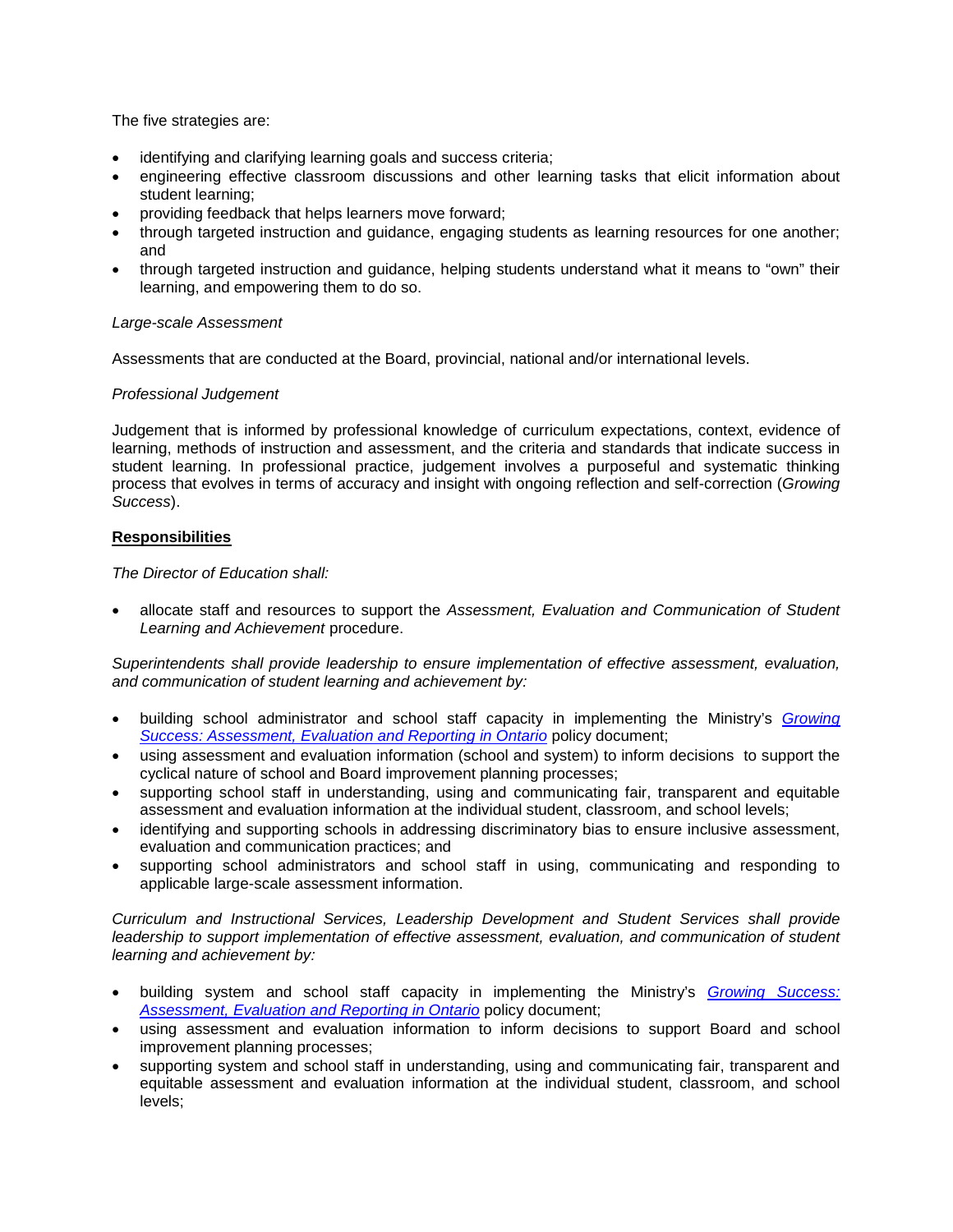- supporting system and school staff in identifying and addressing discriminatory bias to ensure inclusive assessment, evaluation and communication practices;
- supporting system and school staff in using, communicating and responding to large-scale assessment information; and
- advising and supporting superintendents and school administrators regarding the interpretation of policies and procedures related to assessment, evaluation and communication.

*Principals and Vice-Principals shall provide leadership to ensure implementation of effective assessment, evaluation, and communication of student learning and achievement by:*

- building school staff capacity by collaboratively working with School Leadership Teams in implementing the Ministry's *[Growing Success: Assessment, Evaluation and Reporting in Ontario](http://www.yrdsb.edu.on.ca/pdfs/w/schools/MinistryParentBrochure.pdf)* policy document;
- using assessment and evaluation information to inform decisions to support the cyclical nature of the school improvement planning process;
- supporting school staff in understanding, using and communicating fair, transparent and equitable assessment and evaluation information at the individual student, classroom, and school levels;
- supporting school staff in identifying and addressing discriminatory bias to ensure inclusive assessment, evaluation and communication practices;
- supporting teachers and school staff in using, communicating and responding to applicable largescale assessment information;
- ensuring consistent administration of large-scale assessments; and
- ensuring that teachers comply with Ministry and Board policies, procedures and guidelines in the completion of provincial report cards.

*Teachers shall implement effective assessment, evaluation, and communication of student learning and achievement, using their professional judgement, by:*

- adhering to the Ministry's *[Growing Success: Assessment, Evaluation and Reporting in Ontario](http://www.yrdsb.edu.on.ca/pdfs/w/schools/MinistryParentBrochure.pdf)* policy document to help inform instructional decisions, promote student engagement and improve student learning;
- implementing the assessment framework and assessment *as, for* and *of* learning practices;
- supporting students in being active participants in the learning process and becoming independent learners;
- teaching and assessing the learning skills and work habits that support life-long learning;
- using assessment and evaluation information to inform planning and decisions to support classroom program and instruction including information gathered through the IEP process;
- using and communicating fair, transparent and equitable assessment and evaluation information at the individual student, classroom, and school levels;
- identifying and addressing discriminatory bias to ensure inclusive assessment, evaluation and communication practices;
- using, communicating and responding to applicable large-scale assessment information;
- complying with Ministry and Board policies, procedures and guidelines in the completion of provincial report cards;
- reading and implementing the procedures related to this policy; and
- regularly reviewing, refining and building capacity in assessment, evaluation and communication practices.

## *Students shall be active participants in the learning process and become independent learners by:*

- providing evidence of their achievement of the curriculum expectations within the time frame specified by the teacher, and in a form approved by the teacher;
- demonstrating the learning skills and work habits that support life-long learning;
- understanding and being able to articulate what they are expected to learn;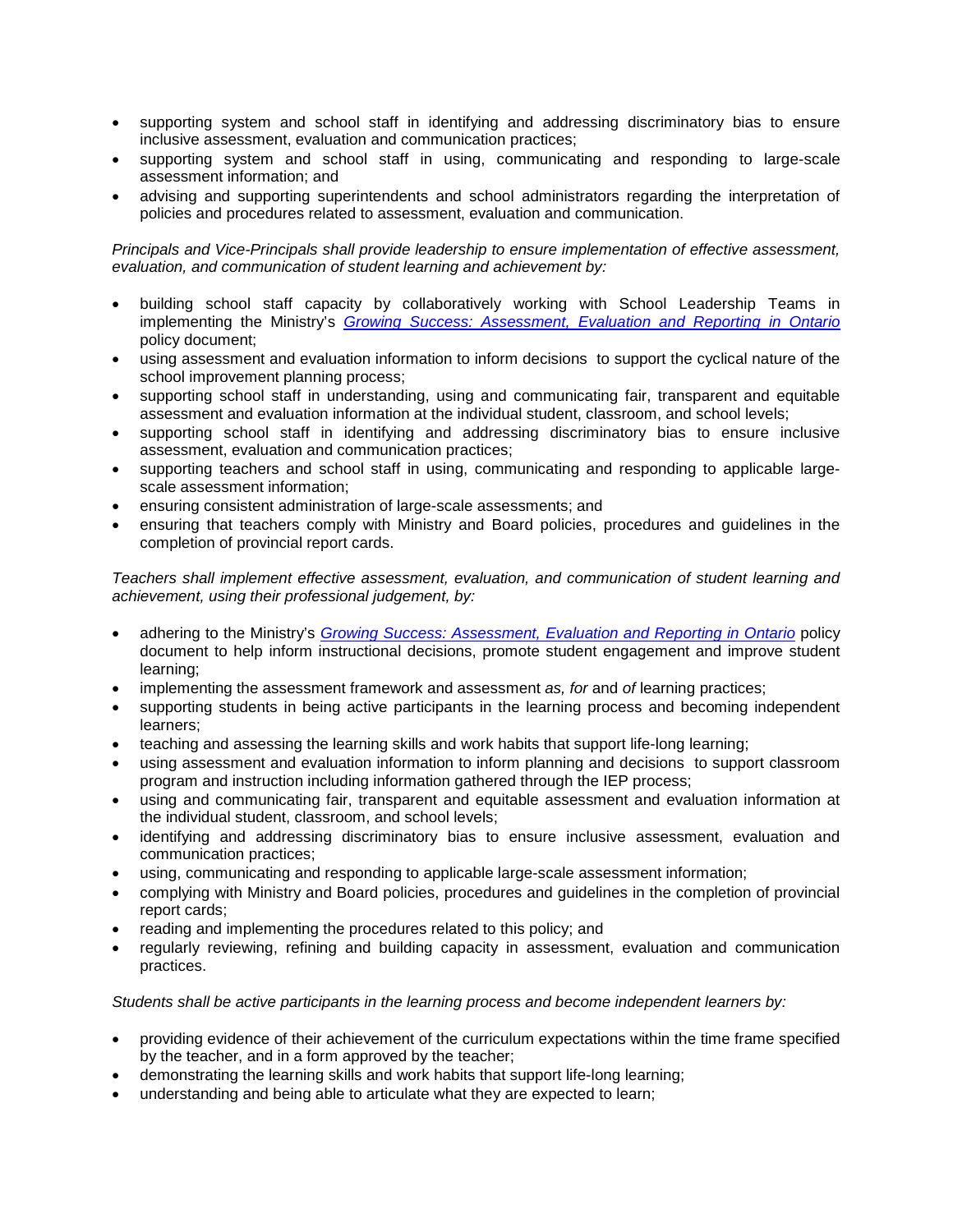- recognizing, describing and applying success criteria in relation to the learning goals;
- setting individual goals based on strengths, interests and needs;
- using descriptive feedback to monitor their own learning;
- engaging in peer assessment and feedback;
- seeking assistance when appropriate;
- determining next steps; and
- reflecting on their thinking and learning.

*Support Staff (educational assistants, psychologists, speech pathologists, etc.) shall support effective assessment, evaluation, and communication of student learning and achievement by:*

- knowing and understanding the Ministry's *[Growing Success: Assessment, Evaluation and Reporting](http://www.yrdsb.edu.on.ca/pdfs/w/schools/MinistryParentBrochure.pdf)  [in Ontario](http://www.yrdsb.edu.on.ca/pdfs/w/schools/MinistryParentBrochure.pdf)* policy document;
- using assessment and evaluation information to inform decisions to support classroom program and instruction including information gathered through the IEP process;
- using fair, transparent and equitable assessment and evaluation information at the individual student, classroom, and school levels; and
- identifying and addressing discriminatory bias to ensure inclusive assessment, evaluation and communication practices.

*School Councils shall represent the views of their respective school communities in relation to assessment, evaluation, and communication of student learning and achievement by:*

- knowing their community and the unique contextual and demographic variables and the possible impact of these on the implementation of assessment, evaluation and communication practices; and
- using assessment and evaluation information (school level) to inform decisions to support the school improvement planning process.

*Parents shall be active participants in their child's learning by:*

- understanding what their child is expected to learn in relation to the curriculum expectations and the learning skills and work habits;
- understanding why and how their child is being assessed and evaluated;
- understanding how assessment and evaluation information is being used to support learning;
- working collaboratively with the school, teacher and child to plan for their child's improvement;
- actively monitoring their child's learning and supporting their child in implementing next steps for improvement; and
- communicating regularly with their child's teacher(s).

## **Related Procedures**

Provincial Report Card, Senior Kindergarten to Grade 12 Timely Completion and Submission of Assignments for Evaluation, Grades 7-12 Academic Honesty, Kindergarten to Grade 12 Reporting Marks Below 50 Per Cent, Grades 9-12

## **Department**

Curriculum and Instructional Services

## **Procedure History**

## Approved 2012

*It is the expectation of the York Region District School Board that all employees, students and persons invited to or visiting Board property; or partaking/volunteering in Board or school-sponsored events and activities will respect the policies and procedures of the Board. The term "parents" refers to both biological/adoptive parents and guardians in all Board policies and procedures.*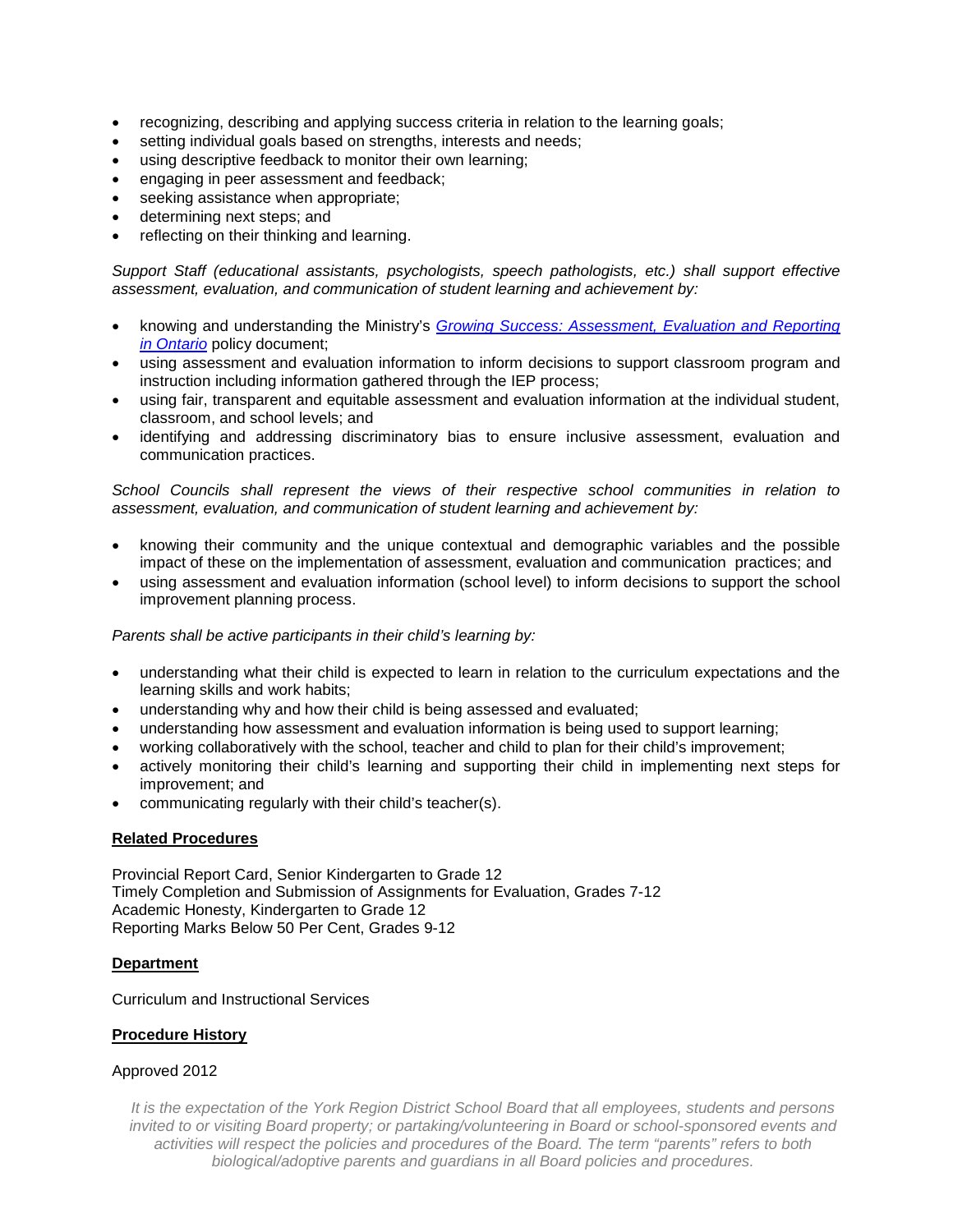

## **Board Procedure #305.1 Timely Completion and Submission of Assignments for Evaluation, Grades 7-12 Document Integration Project Format**

This procedure outlines assessment, evaluation and communication practices that support equity of student learning and achievement which are designed to promote the timely completion and submission of assignments for evaluation. These practices also serve to prevent and/or address late and missed assignments for evaluation.

Staff, students and members of the school community shall be involved in the effective implementation of the *Timely Completion and Submission of Assignments for Evaluation, Grades 7-12* procedure that is related to the *Assessment, Evaluation and Communication of Student Learning and Achievement* policy and procedure.

The range of support, which is designed to motivate learners and facilitate the timely collection of evidence and demonstration of learning, is divided into the following four inter-related protocols:

- communication with students and parents;
- implementation of assessment *for, as* and *of* learning practices;
- responses and application of consequences; and
- determination of a percentage mark on the Provincial Report Cards.

#### **Definitions**

#### *Assignments for Evaluation*

An assignment for evaluation is used to evaluate student learning. Most assignments for evaluation are rich performance tasks, demonstrations, projects, or essays. Assignments for evaluation do *not* include ongoing homework that students do to practise skills, consolidate knowledge and skills, and/or prepare for the next class (*Growing Success*).

#### *Deadline*

The previously established and communicated date and time at which the assignment is to be submitted by the student to the designated teacher.

#### *Evidence of Student Learning*

Evidence of student achievement for evaluation is collected over time from three different sourcesobservations, conversations, and student products. Using multiple sources of evidence increases the reliability and validity of the evaluation of student learning (*Growing Success*).

#### *Final Evaluation (Grades 9-12)*

Thirty per cent of the grade will be based on a final evaluation administered at or towards the end of the course. This evaluation will be based on evidence from one or a combination of the following; an examination, a performance, a portfolio, an essay, and/or another method of evaluation suitable to the course content. The final culminating evaluation allows the student an opportunity to demonstrate comprehensive achievement of the overall expectations for the course.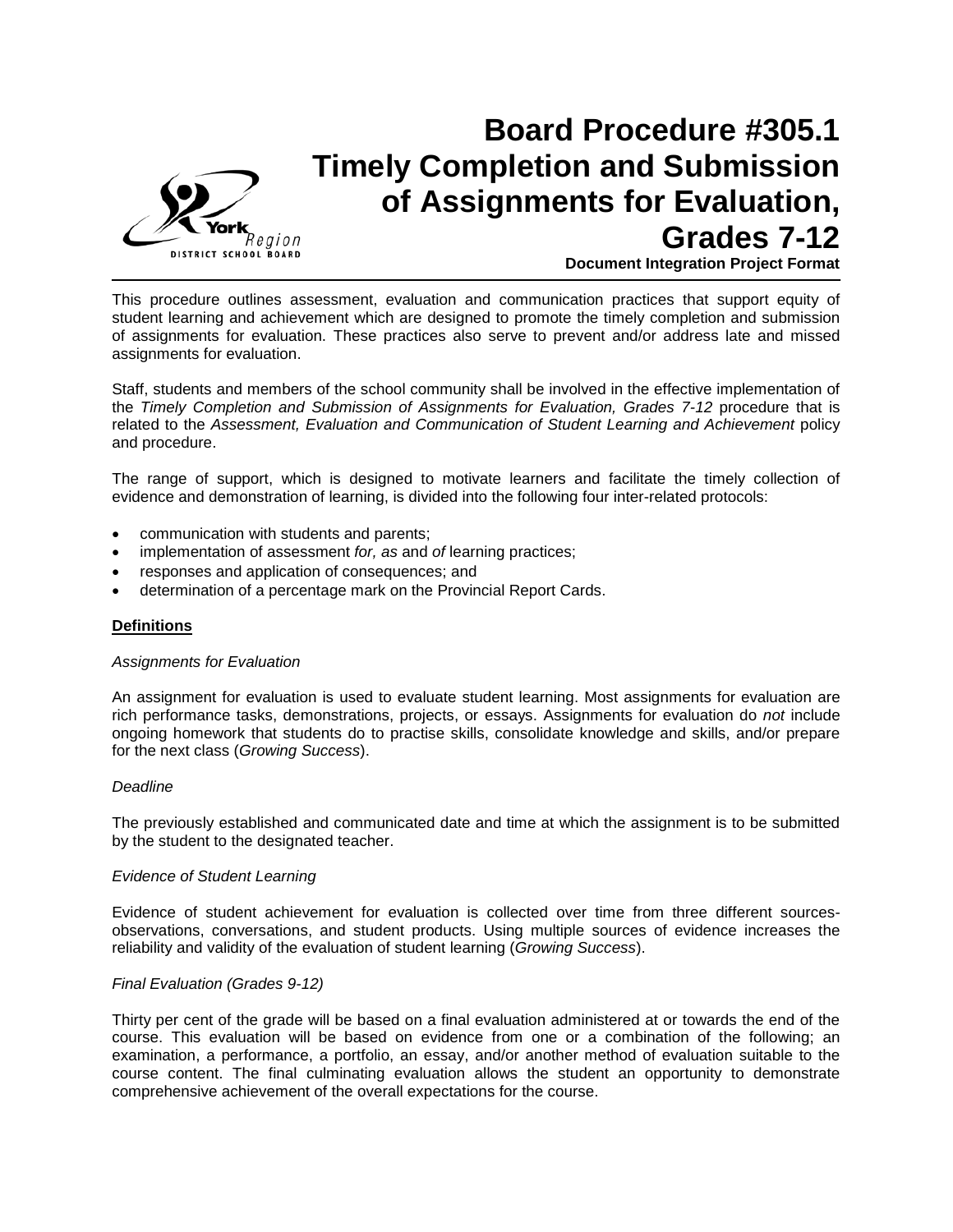## *Late Assignment for Evaluation*

An assignment for evaluation that is submitted any time beyond the collaboratively planned and clearly established and communicated deadline.

## *Missed Assignment for Evaluation*

An assignment for evaluation that has not been submitted and therefore, no evidence of achievement has been demonstrated or provided by the student to the teacher in relation to the targeted curriculum expectations.

## **Responsibilities**

#### *The Director of Education shall:*

• allocate staff and resources to support the *Timely Completion and Submission of Assignments for Evaluation, Grades 7-12* procedure.

*Superintendents shall provide leadership to ensure effective implementation of the Timely Completion and Submission of Assignments for Evaluation, Grades 7-12 procedure by*:

- supporting school administrators and school staff in implementing and communicating this procedure; and
- responding to relevant concerns expressed by schools and communities in a manner that is consistent with the spirit and intent of this procedure.

*Curriculum and Instructional Services, Leadership Development and Student Services shall provide leadership to support effective implementation of the Timely Completion and Submission of Assignments for Evaluation, Grades 7-12 procedure by*:

- building system and school staff capacity in implementing and communicating this procedure;
- facilitating the development of resources to support school and classroom level implementation; and
- advising and supporting superintendents, school administrators and teachers regarding the interpretation of this procedure.

*Principals and Vice-Principals shall provide leadership to ensure effective implementation of the Timely Completion and Submission of Assignments for Evaluation, Grades 7-12 procedure by:*

- building school staff capacity in implementing and communicating the protocols associated with this procedure;
- facilitating the use of resources designed to support school and classroom level implementation;
- implementing and communicating this procedure and responding to relevant concerns expressed by the school and community in a manner that is consistent with the spirit and intent of this procedure; and
- monitoring and facilitating the support of students who have been referred by teachers.

*Teachers shall implement the protocols associated with the Timely Completion and Submission of Assignments for Evaluation, Grades 7-12 procedure using their professional judgement through:*

- *communication with students and parents/guardians by;*
	- communicating early in and throughout the school year/semester that students are responsible for providing evidence of their achievement within the timelines established by the teacher and in a form approved by the teacher,
	- informing students and their parents/guardians about the consequences for those who submit assignments for evaluation late or fail to submit assignments for evaluation,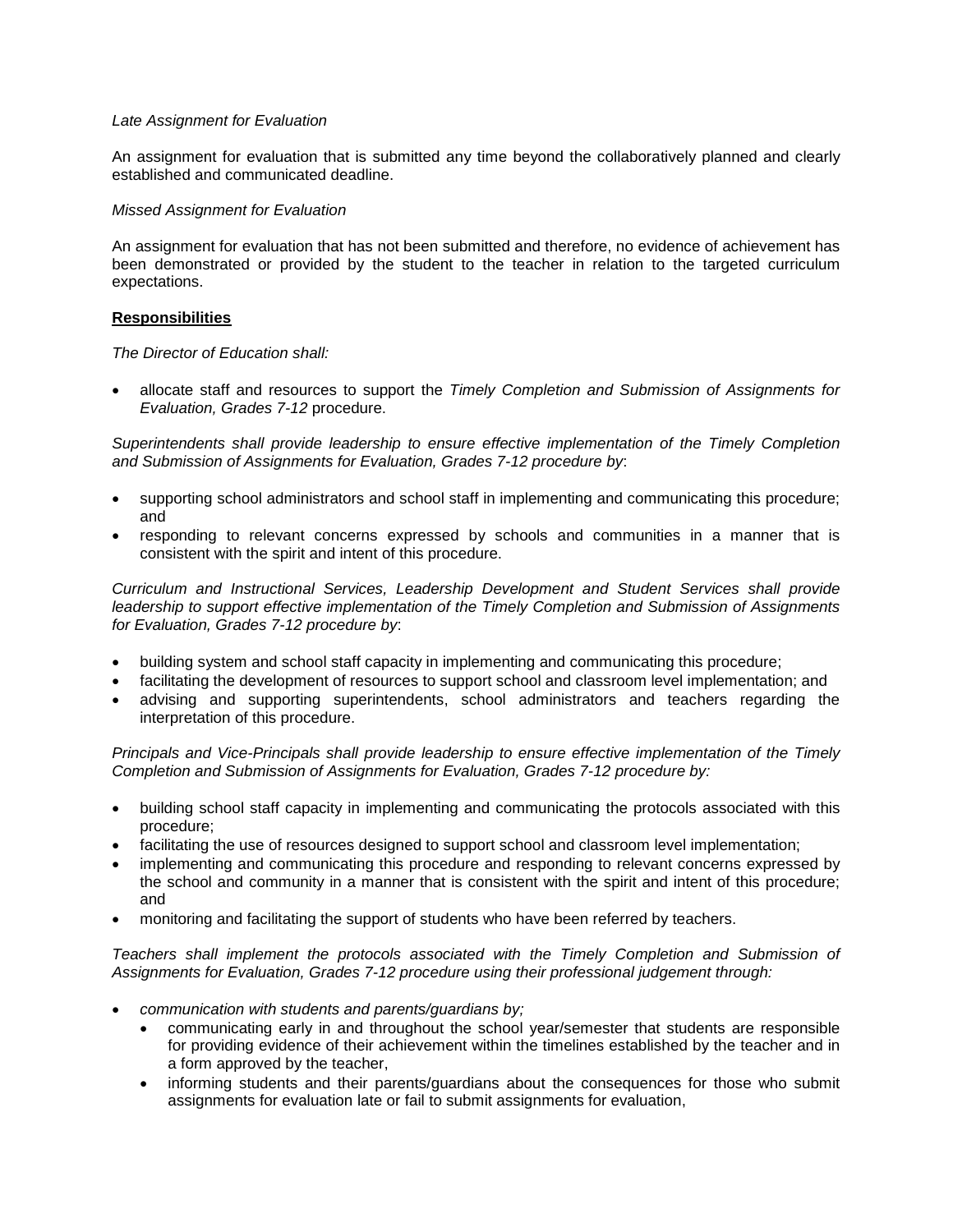- collaborating with students and then establishing deadlines for the submission of assignments for evaluation,
- communicating the timelines to students and, where appropriate, to parents/guardians, and
- contacting in-school supports and parents/guardians of students who are struggling and/or routinely unable to meet established timelines;
- *implementation of assessment for, as and of learning practices by;* 
	- purposefully planning with the end in mind and designing a variety of tests/assignments for evaluation wherein students will demonstrate, use, apply, and communicate the knowledge, cognitive processes, critical and creative skills that they have learned within the unit(s) of instruction,
	- determining and communicating the number and nature of tests/assignments for evaluative purposes based on the overall expectations/key learning goals/big ideas of the subject/course early in the semester/school year in secondary and in a timely manner in elementary,
	- implementing the *assessment framework* as outlined in *the Ministry's Growing Success document* to foster an ongoing, positive, relationship between teacher and student, support students' feelings of self-efficacy and engagement, and promote growth and achievement by providing students with clear learning goals, success criteria, descriptive feedback, differentiated instruction and coaching for improvement,
	- collecting, tracking and using assessment *for* learning evidence to determine that students are prepared for the tests/assignments for evaluation,
	- providing accommodations and/or modifications for English language learners and for students with special education needs, as identified in their Individual Education Plans (IEPs),
	- providing students with explicit instruction in learning skills and work habits related to task and time management strategies,
	- planning and scheduling tests/assignments for evaluation with colleagues to support a manageable workload,
	- ensuring test dates/timelines and due dates for assignments for evaluation are not in conflict with significant faith days as per Board procedure,
	- making an adjustment to the test date or due date of an assignment for evaluation based on extenuating circumstances for an individual student, and
	- providing each student with equitable access to resources that are necessary to complete an assessment task or test/assignment for evaluation;
- *responses and application of consequences by;*
	- engaging in solution-focused dialogue, in a timely manner, with students and parents/guardians to determine reasons for late and/or missed assignments for evaluation,
	- using their knowledge of the learner, individual context and professional judgement to determine the most appropriate course of action designed to motivate the learner and facilitate the collection of evidence and demonstration of learning,
	- communicating, in a timely manner, with parents/guardians to share the consequences and next steps for a late or missed assignment for evaluation,
	- requiring the student to either submit the missed assignment for evaluation, complete an alternative assignment for evaluation or submit the assignment for evaluation within the renegotiated and newly established timelines for second submission,
	- deducting marks for late assignments, up to and including the full value of the assignment, and
	- referring a student to school administration when due dates are consistently missed;
- *determination of a percentage mark on Provincial Report Cards by;*
	- ensuring that the letter grade/mark accurately represents the student's actual achievement of the curriculum overall expectations,
	- considering evidence for all the tests/examinations and assignments for evaluation that the student has completed or submitted, those that were not completed or submitted, and other available evidence of achievement,
	- ensuring that the percentage mark on the report card reflects the student's *most consistent* level of achievement, with special consideration given to *more recent* evidence and tests/assignments for evaluation that covered the most overall expectations for the course/grade,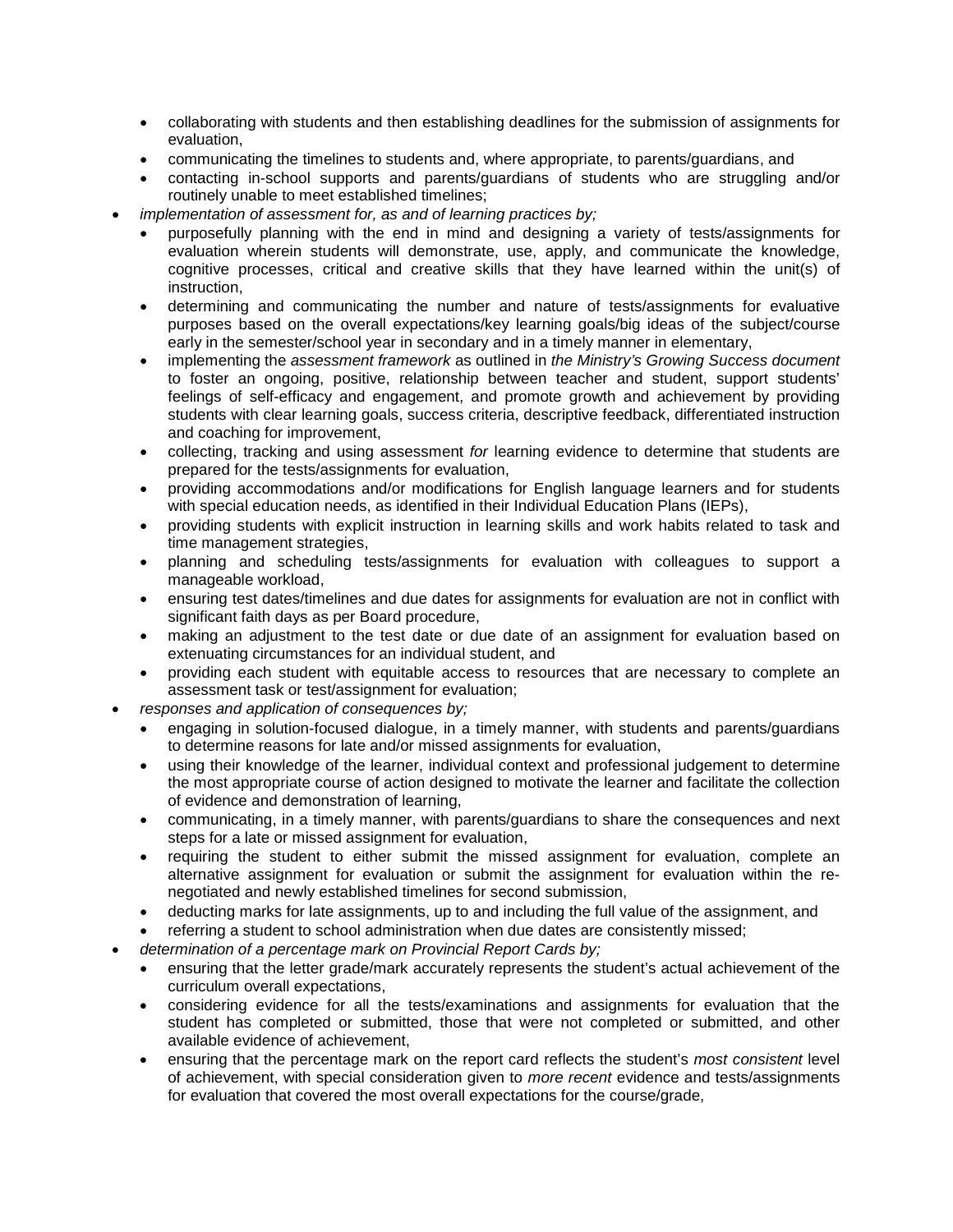- ensuring that a late mark deduction on an individual assignment for evaluation will not result in a midterm or final percentage mark that misrepresents the student's actual achievement during that reporting period,
- ensuring that the evaluation of learning skills and work habits, apart from any that may be included as part of a curriculum expectation in a subject or course, will not be considered in the determination of a student's percentage mark on a provincial report card,
- assigning a zero for a final evaluation that was missed and will be used in the determination of the final percentage mark on a provincial report card in grades 9-12, and
- in cases where there are extenuating circumstances, which may impact on a student's ability to participate in some or all of the final evaluation, the principal will decide, in consultation with the teacher, the most appropriate method of determining the student's final standing in the course which may include an opportunity for the student to participate in the portion(s) missed.

## *Students shall provide evidence of their achievement of the curriculum expectations within the time frame established by the teacher, and in a form approved by the teacher by*:

- understanding their responsibility in completing and submitting assignments for evaluation;
- understanding the range of supports and consequences for not completing and or submitting assignments for evaluation;
- demonstrating the learning skills and work habits that support life-long learning;
- participating in the planning of timelines;
- attending classes daily;
- monitoring and continuously communicating their progress with the teacher;
- seeking assistance proactively where appropriate; and
- ensuring that late and/or missed assignments for evaluation are completed within the re-negotiated and newly established timelines for second submission.

*Support Staff (educational assistants, psychologists, speech pathologists, etc.) shall support effective implementation of the Timely Completion and Submission of Assignments for Evaluation, Grades 7-12 procedure by:*

- working collaboratively with teachers in supporting students with the timely completion and submission of assignments for evaluation; and
- supporting teachers in providing accommodations and/or modifications for English language learners and as identified in Individual Education Plans for students with special education needs.

*Parents shall support their child's completion and submission of assignments for evaluation within the time frame established by the teacher, and in a form approved by the teacher by*:

- reviewing expectations regarding the completion and submission of assignments for evaluation as communicated by teachers and the school with their child;
- understanding the range of supports and consequences for students who are not completing and submitting assignments for evaluation in a timely manner; and
- notifying the school of all student absences in a timely manner.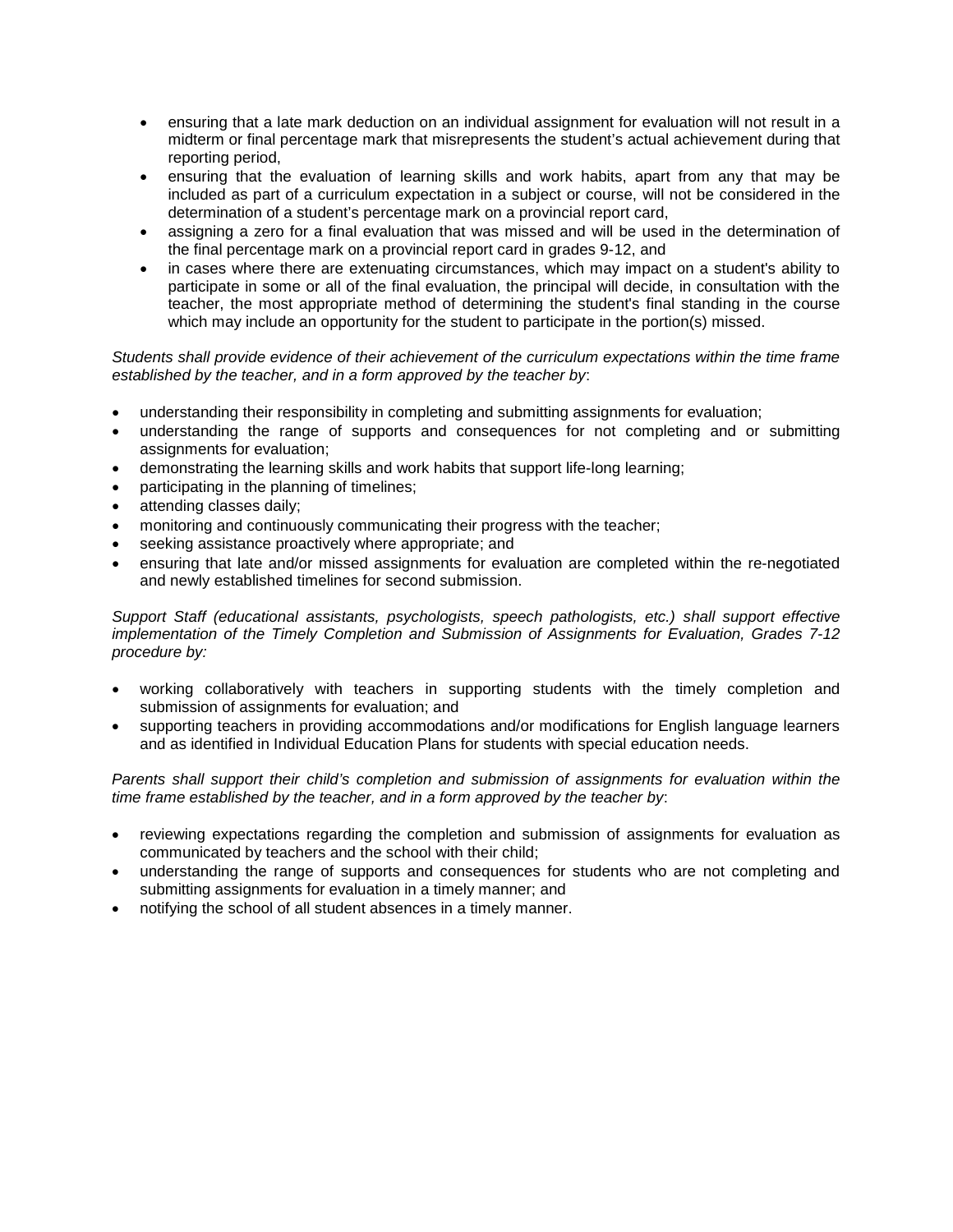## **Related Procedures**

Assessment, Evaluation and Communication of Student Learning and Achievement Provincial Report Cards, Senior Kindergarten to Grade 12 Academic Honesty, Kindergarten to Grade 12 Reporting Marks Below 50 Per Cent, Grades 9-12

## **Department**

Curriculum and Instructional Services

## **Procedure History**

Approved 2012

*It is the expectation of the York Region District School Board that all employees, students and persons invited to or visiting Board property; or partaking/volunteering in Board or school-sponsored events and activities will respect the policies and procedures of the Board. The term "parents" refers to both biological/adoptive parents and guardians in all Board policies and procedures.*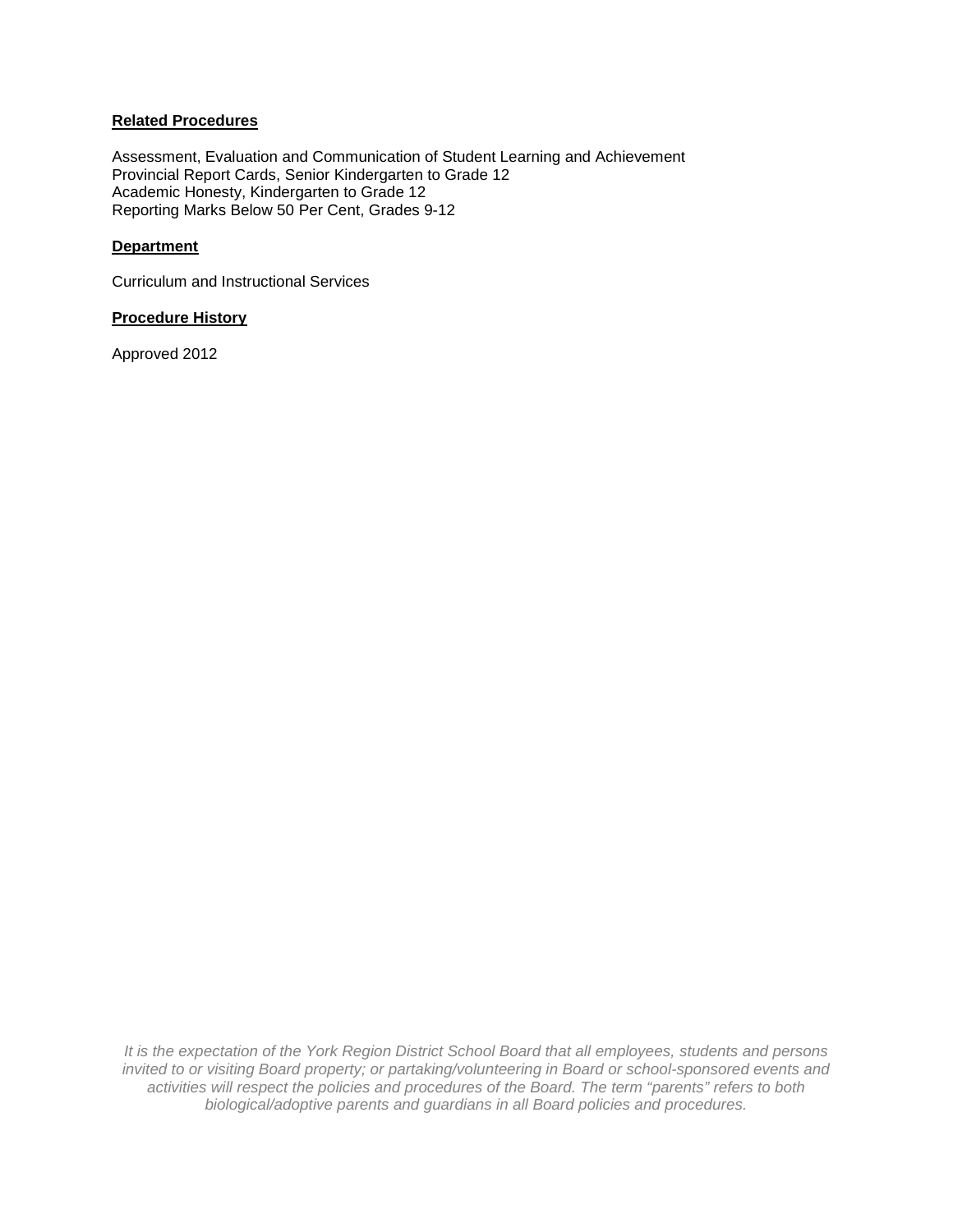

# **Board Procedure #305.2 Academic Honesty, Kindergarten to Grade 12**

**Document Integration Project Format**

This procedure outlines assessment, evaluation and communication practices that support equity of student learning and achievement which are designed to promote academic honesty. These practices also serve to prevent and/or address incidents of cheating and/or plagiarism. Prevention, detection and responses to cheating and plagiarizing are intended to maintain the dignity and self-worth of the learner and preserve the integrity of the learning environment.

Staff, students and members of the school community shall be involved in the effective implementation of the *Academic Honesty* procedure that is related to the *Assessment, Evaluation and Communication of Student Learning and Achievement* policy and procedure.

The range of support, which is designed to foster and support a culture of academic honesty, is divided into the following four inter-related protocols:

- communication with students and parents;
- implementation of assessment *for*, *as* and *of* learning practices;
- detection of incidents of cheating and plagiarism; and
- responses to incidents of cheating and plagiarism.

### **Definitions**

## *Academic Honesty*

For the purposes of this policy, academic honesty refers to students providing original evidence of their learning and appropriately acknowledging the work of others.

#### *Cheating*

Cheating is the attempt to gain an unfair advantage in an academic evaluation which may misrepresent the demonstration of a student's learning or the learning of others. Forms of cheating include, but are not limited to, the following:

- copying from another student or permitting another student to copy material;
- using aids, materials, and assistance which are not approved by the teacher;
- obtaining an unauthorized copy of a test or examination prior to the date and time of writing;
- changing a grade/percentage mark of an evaluation;
- preparing work, in whole or in part, with the expectation that this work will be submitted by another student for evaluation;
- offering for sale or gratis assignments, in whole or in part, with the expectation that these works will be submitted by a student for evaluation; and
- unauthorized entry into a computer file for the purpose of using, reading, changing or deleting its contents, or the unauthorized transfer, in whole or part, of files for academic gain.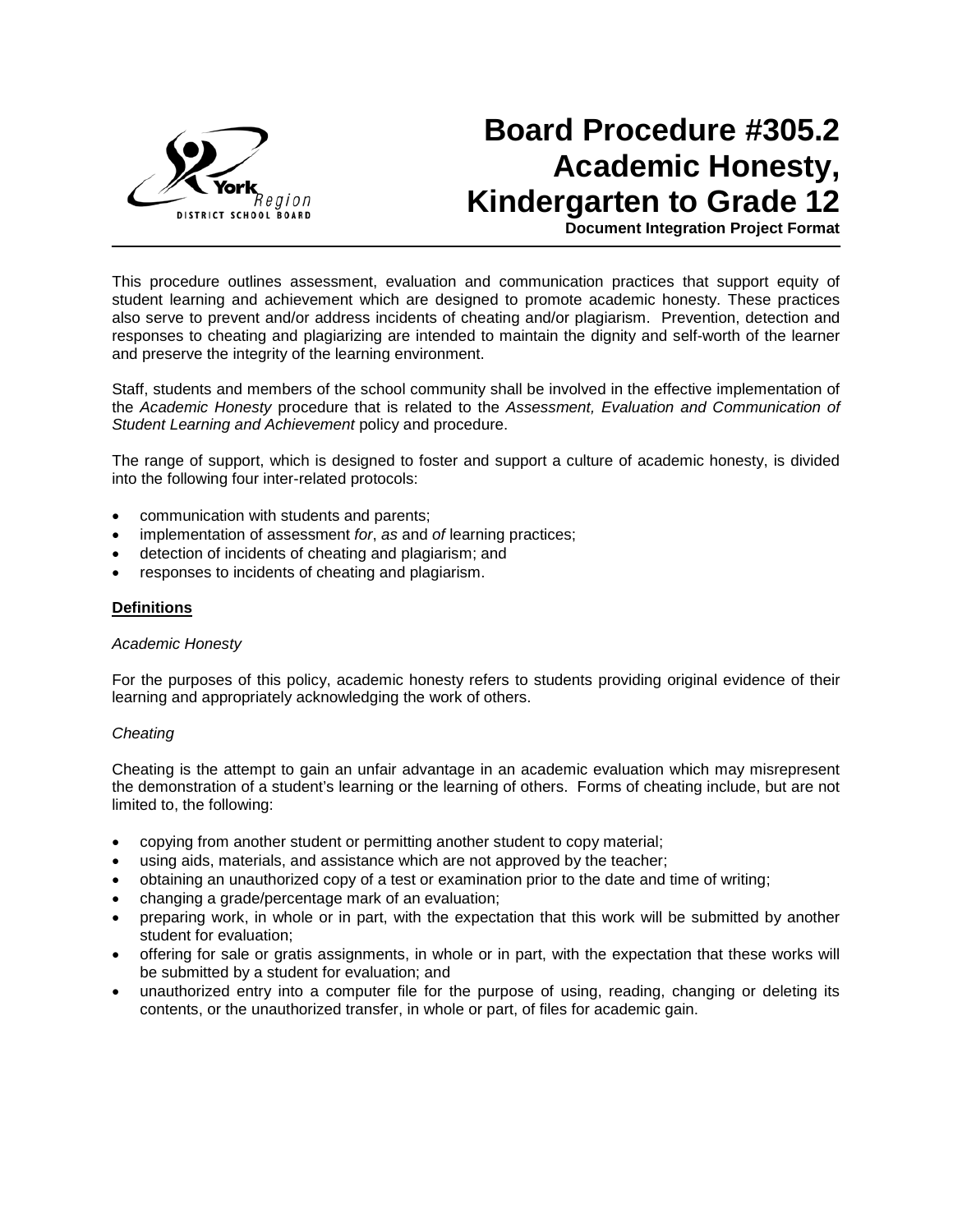*Intellectual Property (also defined in Board Policy #545.0, Intellectual Property, Copyright and Professional Services)*

Intellectual property (IP) is a broad term for various legal rights which attach to certain types of information, ideas, or other intangibles. The holder of this right is generally entitled to exercise various exclusive rights in relation to the IP subject matter. The term intellectual property reflects the idea that this subject matter is the product of the mind or the intellect, and that IP rights may be protected at law in the same way as any other form of property.

This may include using someone else's words, ideas or creations.

## *Plagiarism*

Plagiarism refers to representing someone else's ideas, writing or other intellectual property as one's own. Any use of the work of others, whether published, unpublished or posted electronically, attributed or anonymous, must include proper acknowledgement. Plagiarism hinders learning and the development of learning skills and work habits. Forms of plagiarism include, but are not limited to, the use of the following without appropriate reference or citation:

- someone else's written and/or spoken idea, theory or opinion;
- misrepresenting co-authored or collaboratively created work as one's own;
- music, drawings, designs, dance, photography, and other artistic or technical work created by someone else;
- reproductions of tables, graphs or any other graphic element produced by someone else;
- facts and information that are not generally known;
- an unusual or distinctive phrase, a specialized term, a computer code, or quantitative data;
- paraphrase or summary;
- unauthorized entry into a computer file for the purpose of using, reading, changing or deleting its contents, or the unauthorized transfer in whole or part of files for academic gain;
- copying from the Internet without giving proper acknowledgment to the source;
- submitting work prepared, in whole or in part, by another person or source and representing that work; and
- downloading research papers from the World Wide Web (www), in whole or in part, and submitting the paper as original work as one's own.

## **Responsibilities**

*The Director of Education shall:*

• allocate staff and resources to support the *Academic Honesty, Kindergarten to Grade 12* procedure.

*Superintendents shall provide leadership to ensure effective implementation of the Academic Honesty procedure by:*

- supporting school administrators and school staff in implementing and communicating this procedure; and
- responding to relevant concerns expressed by schools and communities in a manner that is consistent with the spirit and intent of this procedure.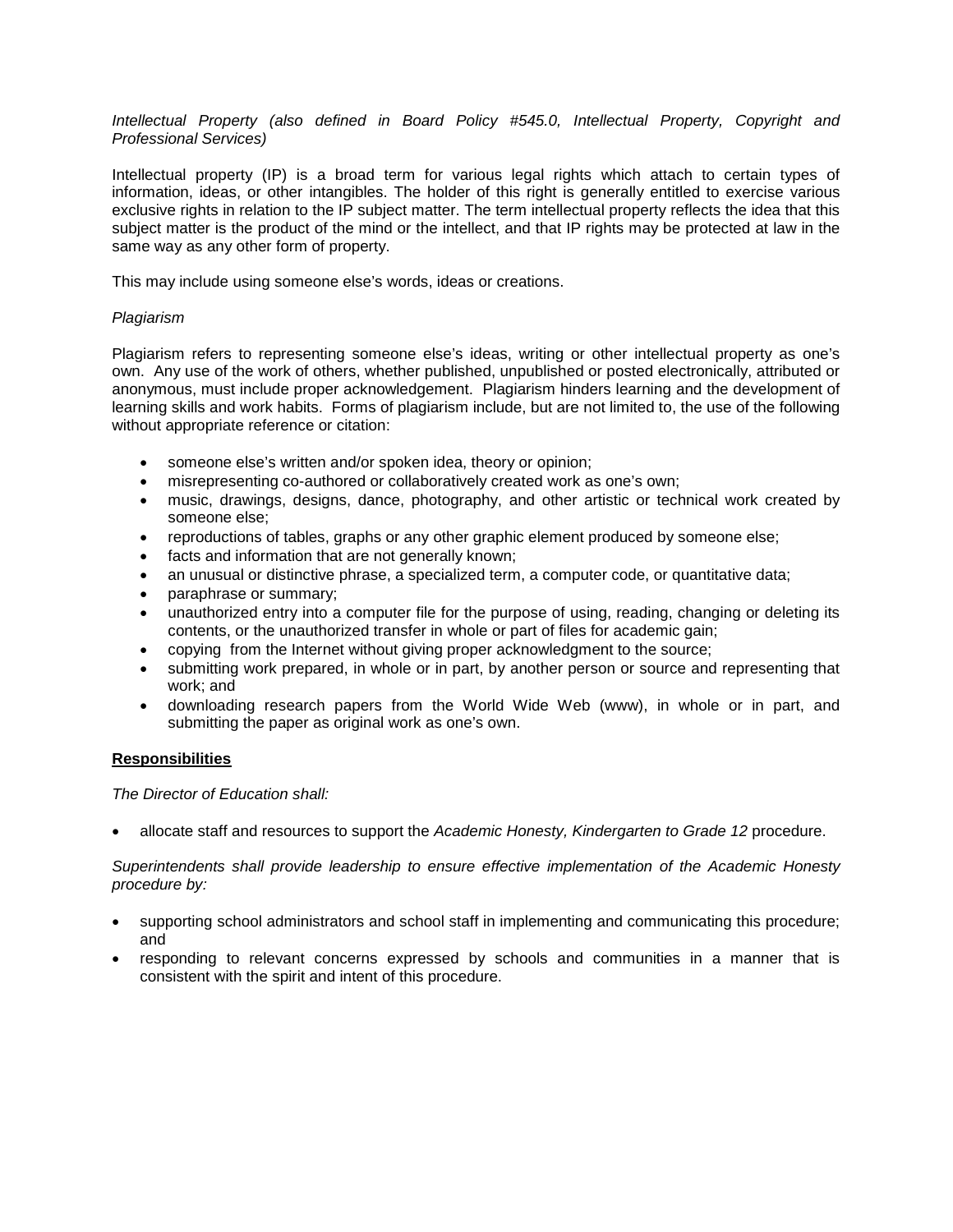*Curriculum and Instructional Services, Leadership Development and Student Services shall provide leadership to support effective implementation of the Academic Honesty procedure by*:

- building system and school staff capacity in implementing and communicating this procedure;
- facilitating the development of resources to support school and classroom level implementation; and
- advising and supporting superintendents, school administrators and teachers regarding the interpretation of this procedure.

*Principals and Vice-Principals shall provide leadership to ensure effective implementation of the Academic Honesty procedure in their schools by:* 

- building school staff capacity in implementing and communicating the protocols associated with this procedure;
- facilitating the use of resources designed to support school and classroom level implementation;
- implementing and communicating this procedure and responding to relevant concerns expressed by the school and community in a manner that is consistent with the spirit and intent of this procedure; and
- monitoring and facilitating the support of students who have been referred by teachers.

*Teachers shall implement the protocols associated with the Academic Honesty procedure using their professional judgement through:*

- *communication with students and parents/guardians by;*
	- communicating to students and parents/guardians early in and throughout the school year/semester the following,
		- the responsibility of students to provide evidence of their own achievement and that cheating and plagiarism will not be condoned,
		- key concepts and vocabulary related to academic honesty,
		- skills and strategies to promote academic honesty,
		- methods and tools used to prevent and/or detect cheating and plagiarizing, and
		- consequences for cheating and plagiarism;
	- *implementation of assessment for, as and of learning practices by;* 
		- implementing the *assessment framework* as outlined in Ministry's *Growing Success* document to foster an ongoing, positive, relationship between teacher and students, support students' feelings of self-efficacy and engagement, and promote growth and achievement by providing students with clear learning goals, success criteria, descriptive feedback, differentiated instruction and coaching for improvement,
		- collecting, tracking and using assessment *for* learning information to determine that students are prepared and able to provide evidence of their learning through tasks/assignments for evaluation,
		- providing accommodations and/or modifications for English language learners and students with special education needs, as identified in their Individual Education Plans (IEPs),
		- providing students with explicit instruction in learning skills and work habits related to academic honesty and the completion and submission of original work,
		- planning and scheduling assignments for evaluation with colleagues to support a manageable workload and minimize opportunities for students share the contents of test questions and/or answers,
		- appropriately organizing the physical layout of the learning environment to deter cheating and plagiarism during the completion of assignments for evaluation, and
		- providing each student with equitable access to resources that are necessary to complete an assessment task/assignment for evaluation;
- *detection of incidents of cheating and plagiarizing by;* 
	- collecting, tracking and using assessment *for* learning evidence to understand the strengths and needs of each student,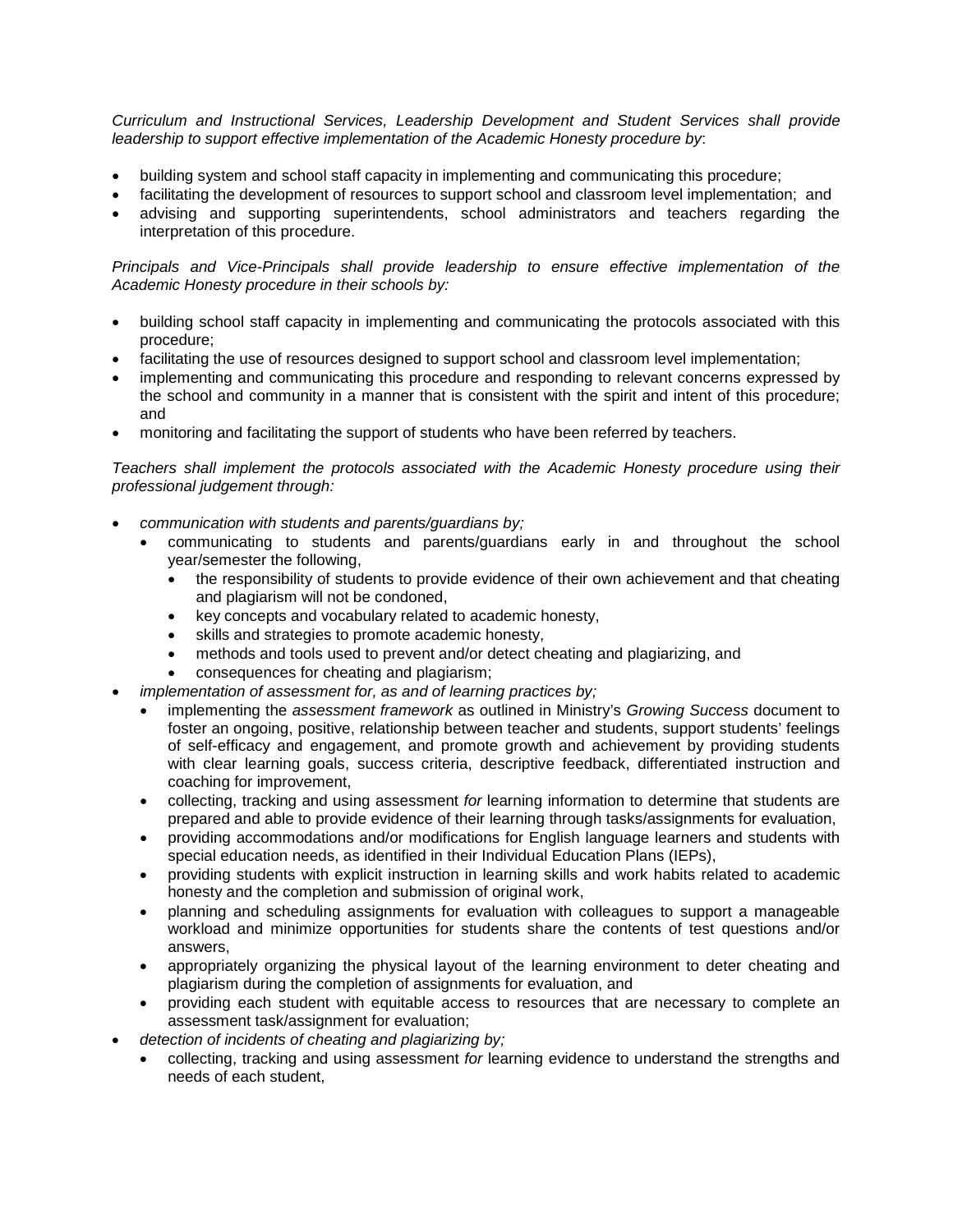- analyzing the inconsistencies between the quality of work submitted for evaluation relative to previous work/evidence provided by the student in class,
- identifying similarities between the evidence of learning from one student with those collected from others,
- locating texts/sources, where possible and necessary, for which credit or proper citations have not been given,
- being transparent with students when using plagiarism detection software and electronic tools, and
- supervising vigilantly during tests, examinations and other in-class assignments for evaluation;
- *responses to incidents of cheating and plagiarizing by;*
	- engaging in conversations to investigate and understand the specific circumstances surrounding the incident including, but not limited to,
		- sharing the evidence with the student that suggests an incident of cheating or plagiarism has occurred,
		- determining the student's current knowledge and understanding of academic honesty and assist the student in understanding their role and responsibility, and
		- determining the impact of the cheating and/or plagiarizing on the individual student, peers and learning environment,
		- considering the following before implementing consequences of cheating and plagiarizing;
			- evidence that the student has cheated or plagiarized,
			- learner profile (including the grade level and maturity of student),
			- the frequency and severity of incidents,
			- the individual circumstances/mitigating factors, and
			- additional information gathered during conversations,
	- communicating with the principal, parents/guardians and student(s) when an incident of cheating and/or plagiarism has occurred to,
		- seek additional information surrounding the circumstances/mitigating factors to inform the decision regarding consequences, and
		- inform them of the consequences that will be applied,
	- applying the following behavioural and academic responses/consequences that align with the information gathered through the investigation and maintain the dignity and self-worth of the learner and the integrity of the learning environment,
		- behavioural responses/consequences,
			- administering disciplinary actions that support student's awareness of, and accountability for, their actions and the impact upon the learning environment,
			- collaborating with student to determine ways to make amends,
			- re-teach strategies and skills to prevent future incidents, and/or
			- directing student to complete an assignment or task to promote a deeper understanding of the importance of academic honesty,
		- academic responses/consequence,
			- where appropriate and possible, directing student to redo the original, in part, or in its entirety, or complete an alternative assignment under supervision in an appropriate and mutually agreed-upon timeframe,
	- reporting incidents of cheating and/or plagiarism to school administration,
	- referring a student to school administration if an incident of cheating and/or plagiarism has a significant impact on the student's academic achievement record, and
	- referring to the *Timely Completion and Submission of Assignments for Evaluation, Grades 7-12* procedure when absence of original student work is deemed a missed assignment.

*Students shall provide original evidence of their learning and achievement and appropriately acknowledge the work of others by:*

- understanding the key concepts and definitions related to academic honesty;
- understanding the range of supports to promote academic honesty;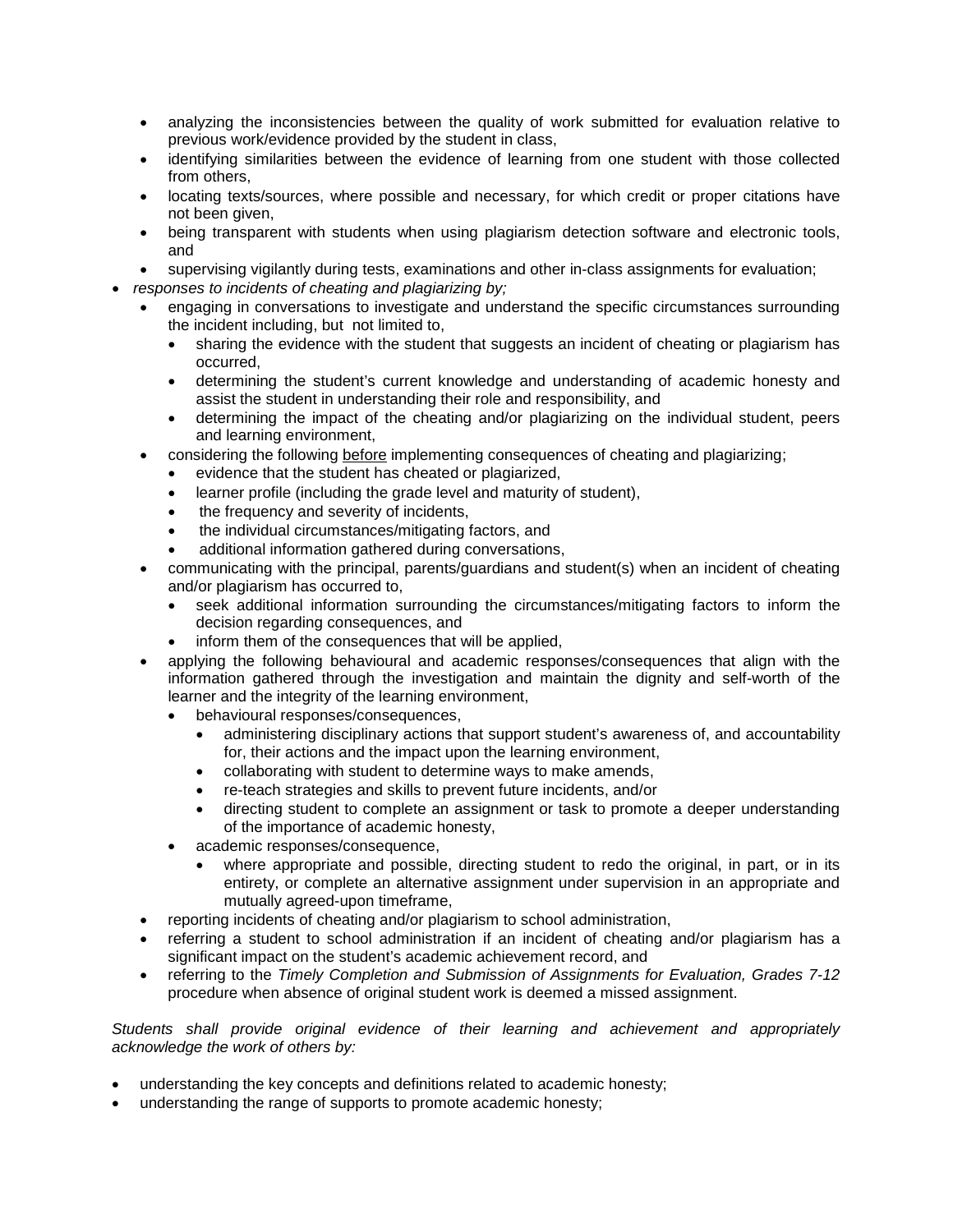- using skills and strategies to prevent cheating and plagiarizing;
- understanding the consequences applied when cheating and/or plagiarizing is detected;
- demonstrating the learning skills and work habits that support life-long learning;
- acknowledging all sources using the required citation format;
- obtaining permission, where possible, to use other's intellectual property; and
- actively seeking clarification and support when needed.

*Support Staff (educational assistants, psychologists, speech pathologists, etc.) shall support effective implementation of the Academic Honesty procedure by:*

- working collaboratively with teachers in supporting students with the provision of original evidence of their learning and achievement; and
- supporting teachers in providing accommodations and/or modifications for English language learners and student with special education needs, as identified in their IEPs.

*Parents shall support their child in providing original evidence of his/her learning and appropriately acknowledging the work of others by:*

- understanding the key concepts and definitions related to academic honesty;
- understanding the range of supports to promote academic honesty;
- understanding the consequences applied when cheating and/or plagiarizing is detected; and
- being aware of skills and strategies to prevent cheating and plagiarizing and reviewing these with their child.

## **Related Procedures**

Assessment, Evaluation and Communication of Student Learning and Achievement Provincial Report Cards, Senior Kindergarten to Grade 12 Timely Completion and Submission of Assignments for Evaluation, Grades 7-12 Reporting Marks Below 50 Per Cent, Grades 9-12

## **Department**

Curriculum and Instructional Services

## **Procedure History**

Approved 2012 Revised 2013

> *It is the expectation of the York Region District School Board that all employees, students and persons invited to or visiting Board property; or partaking/volunteering in Board or school-sponsored events and activities will respect the policies and procedures of the Board. The term "parents" refers to both biological/adoptive parents and guardians in all Board policies and procedures.*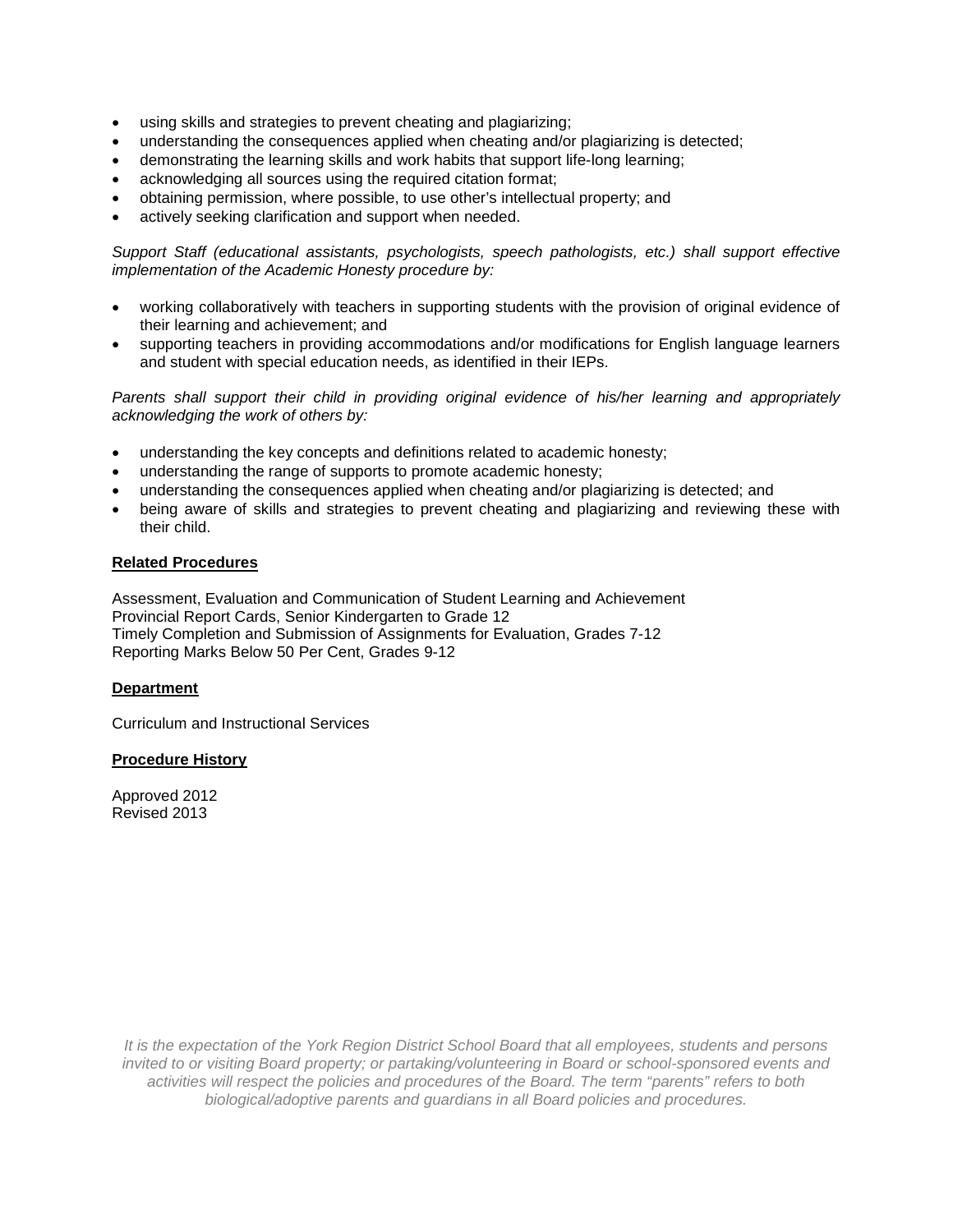

## **Board Procedure #305.3 Reporting Marks Below 50 Per Cent, Grades 9-12 Document Integration Project Format**

This procedure outlines assessment, evaluation and communication practices that support equity of student learning and achievement which are designed to promote a consistent approach to the reporting of marks below 50 per cent as per the Ministry's *Growing Success: Assessment, Evaluation, and Reporting in Ontario Schools, First Edition, Grades 1 to 12, 2010* policy document.

Staff, students and members of the school community shall be involved in the effective implementation of the *Reporting Marks Below 50 Per Cent, Grades 9-12* procedure that is related to the *Assessment, Evaluation and Communication of Student Learning and Achievement* policy and procedure.

The range of support, which is designed to motivate learners and facilitate the collection of evidence and demonstration of learning, is divided into the following four inter-related protocols:

- communication with students and parents;
- implementation of assessment *for, as* and *of* learning practices;
- collection of evidence of student learning and achievement; and
- determination of a percentage mark on the Provincial Report Cards.

#### **Definitions**

#### *Credit Recovery*

Credit Recovery is one of several program options for students who have completed a course within the last two years and have received a failing grade. Students are able to recover the credit by meeting course expectations that were not achieved initially. Access to credit recovery programming is based on a variety of indicators and not solely on a mark designation. The Credit Recovery Team, who considers all factors that impacted the student's success, makes the final determination of credit recovery placement. Students may recover credits only for courses taken and failed (and not, for example, for a course of a different type in the same subject and grade). Students who withdraw from a course are not eligible for credit recovery. (adapted from *Growing Success*)

## *Final Evaluation*

Final Evaluation is an evaluation administered at or towards the end of a course. This evaluation will be based on evidence from one or a combination of the following; an examination, a performance, an essay, a portfolio, and/or another method of evaluation suitable to the course content or accommodations outlined in the student's Individual Education Plan. The final evaluation allows the student an opportunity to demonstrate comprehensive achievement of the overall expectations for the course. (adapted from *Growing Success*)

#### *Scaffolding*

Is an instructional approach that involves breaking down tasks so that students can concentrate on specific, manageable objectives and gradually build understanding and skill, with the aid of modeling by the teacher and ample opportunity for practice. Scaffolding provides students with a supportive structure within which to learn. (*Growing Success*)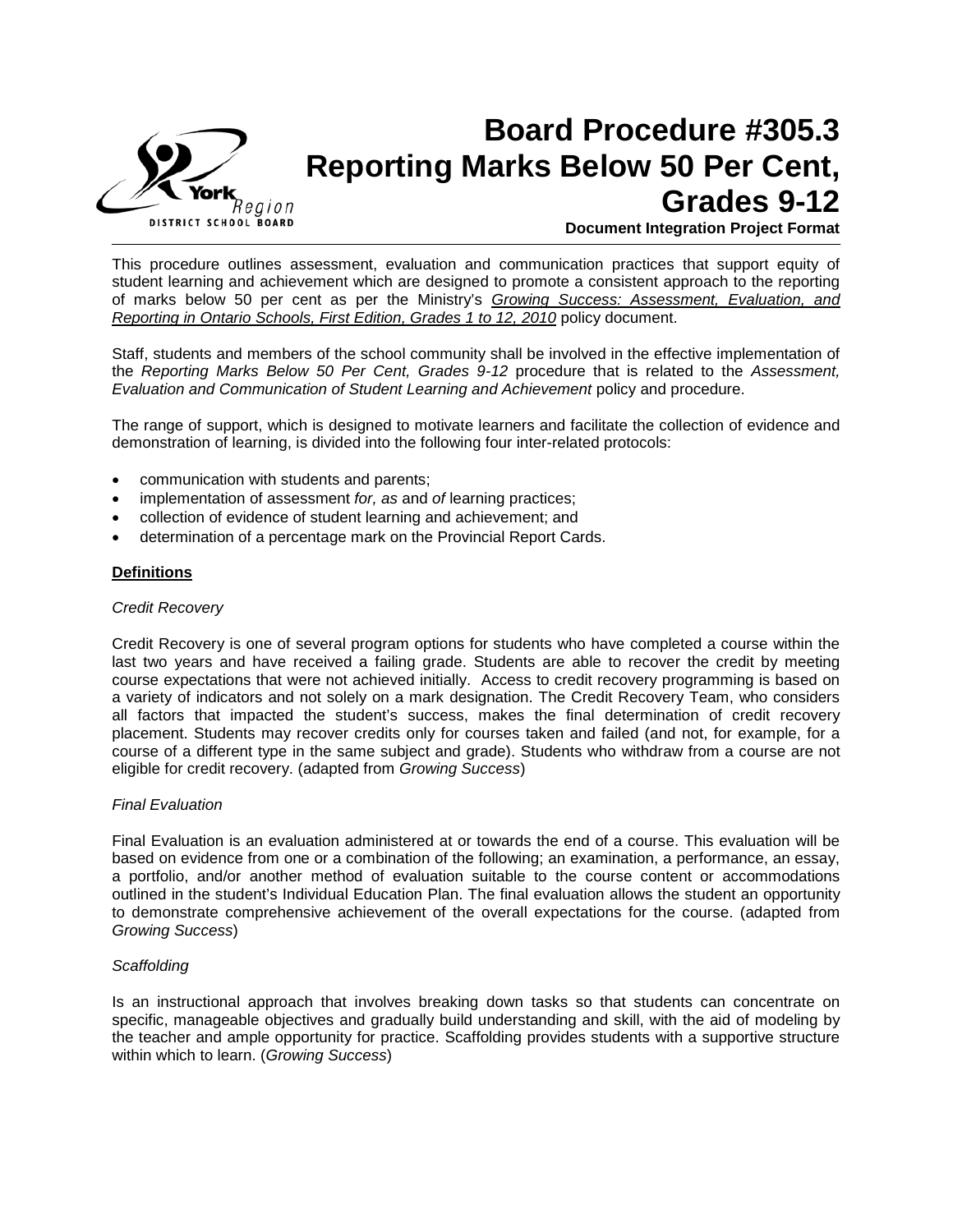## **Responsibilities**

*The Director of Education shall:*

• allocate staff and resources to support the *Reporting Marks Below 50 Per Cent, Grades 9-12*  procedure.

*Superintendents shall provide leadership to ensure effective implementation of the Reporting Marks Below 50 Per Cent, Grades 9-12 procedure by*:

- supporting school administrators and school staff in implementing and communicating this procedure; and
- responding to relevant concerns expressed by schools and communities in a manner that is consistent with the spirit and intent of this procedure.

*Curriculum and Instructional Services, Leadership Development and Student Services shall provide leadership to support effective implementation of the Reporting Marks Below 50 Per Cent, Grades 9-12 procedure by*:

- building system and school staff capacity in implementing and communicating this procedure;
- facilitating the development of resources to support school and classroom level implementation; and
- advising and supporting superintendents, school administrators and teachers regarding the interpretation of this procedure.

*Principals and Vice-Principals shall provide leadership to ensure effective implementation of the Reporting Marks Below 50 Per Cent, Grades 9-12 procedure by:*

- building school staff capacity in implementing and communicating the protocols associated with this procedure;
- facilitating the use of resources designed to support school and classroom level implementation;
- implementing and communicating this procedure and responding to relevant concerns expressed by the school and community in a manner that is consistent with the spirit and intent of this procedure; and
- monitoring and facilitating the support of students who have been referred by teachers.

*Teachers shall implement the protocols associated with the Reporting Marks Below 50 Per Cent, Grades 9-12 procedure using their professional judgement through:*

- *communication with students and parents/guardians by;*
	- communicating as soon as possible when evidence of achievement falls much below the provincial standard (level one or below on the achievement chart),
	- informing students and their parents/guardians about the specific remedial measures that are planned or strategies that have been developed to address the student's specific learning needs and promote success in learning, and
	- discussing appropriate parental supports;
- *implementation of assessment for, as and of learning practices by;* 
	- implementing the assessment framework as outlined in the Ministry's *Growing Success: Assessment, Evaluation, and Reporting in Ontario Schools, First Edition, Grades 1 to 12, 2010* policy document *,*
	- identifying and clarifying learning goals that have been met and not met,
	- reviewing and adjusting accommodations and/or modifications for English language learners and for students with special education needs, as identified in their Individual Education Plans (IEPs),
	- scaffolding instruction that aligns with the student's current learning needs and level of achievement,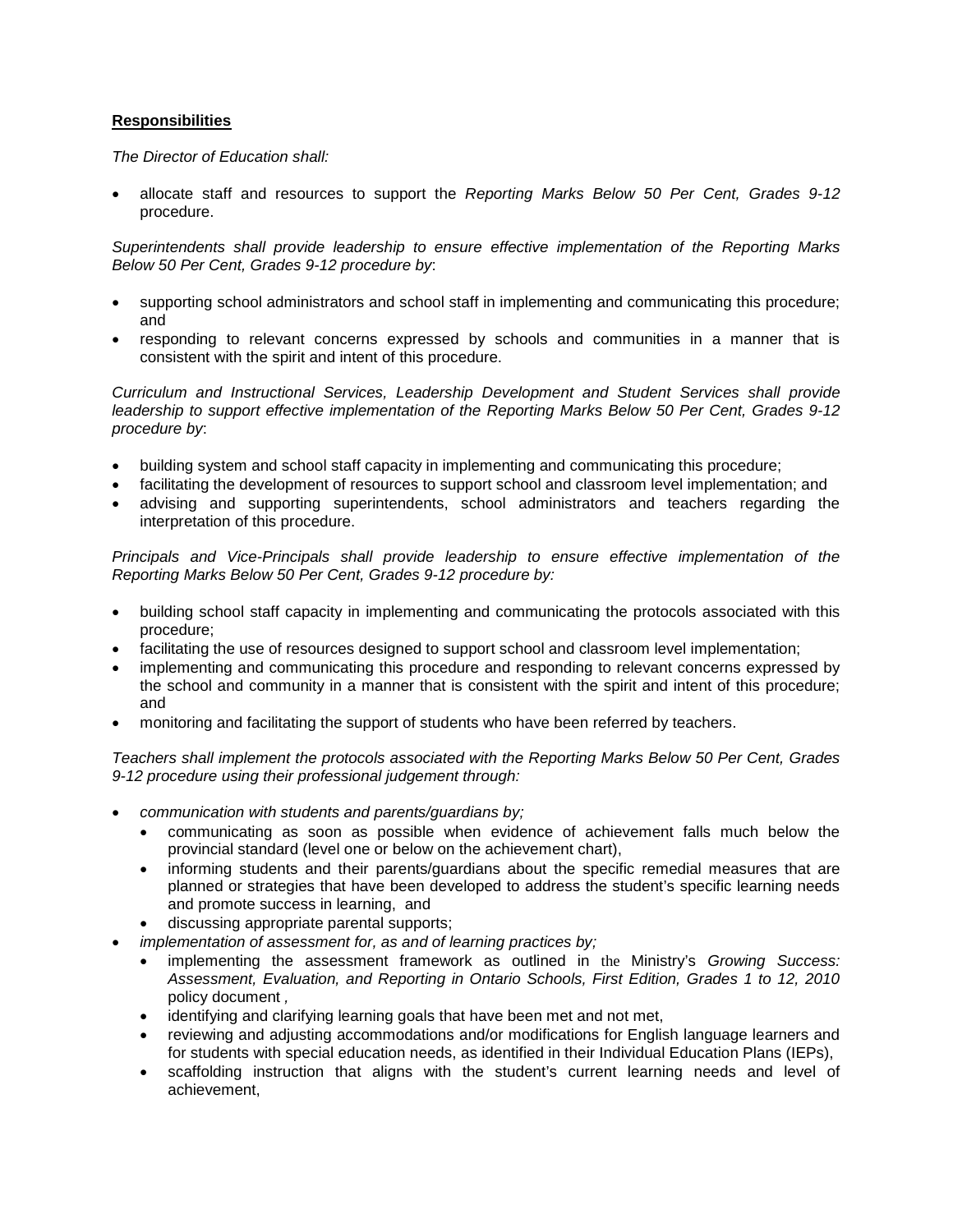- providing explicit instruction in identified areas of need related to learning skills and work habits, and
- designing assessment tasks and/or assignments for evaluation, that address the student's specific learning needs, necessary to achieve success in the course;
- *collection of evidence of student learning and achievement by;* 
	- collecting evidence of achievement over time from observations, conversations, student products,
	- collecting evidence of learning skills and work habits,
	- evaluating individual contributions and assigning individual marks to group projects,
	- adhering to the protocols outlined in the *Timely Submission and Completion of Assignments for Evaluation, Grades 7-12* as necessary, and
	- adhering to the protocols outlined in the *Academic Honesty, Kindergarten to Grade 12 as necessary;*
- *determination of a percentage mark on the Provincial Report Cards by;*
	- ensuring that the mark accurately represents the student's actual achievement of the overall curriculum expectations,
	- assigning a percentage mark using the full range of numerical values from 0 per cent to 100 per cent,
	- ensuring that the percentage mark is informed by both a mathematical calculation and professional judgement, particularly in cases where the mark approaches the next level of achievement (e.g. 47 to 49 per cent),
	- consulting with administration and in-school supports, including the Student Success team, prior to assigning a mark below 50 per cent,
	- basing 70 per cent of the final mark on evaluation conducted throughout the course,
	- basing 30 per cent of the final mark on a final evaluation administered at, or towards the end of the course,
	- considering evidence from all the tests, examinations and assignments for evaluation that the student has completed or submitted, those that were not completed or submitted, and other available evidence of achievement,
	- considering that some evidence carries greater weight than other evidence,
	- ensuring that the percentage mark on the report card reflects the student's *most consistent* level of achievement, with special consideration given to *more recent* evidence,
	- using code "I" to indicate when there is insufficient evidence available to determine a percentage mark for students in Grades 9-10 only,
	- ensuring that the evaluation of learning skills and work habits, apart from any that may be included as part of a curriculum expectation in a subject or course, will not be considered in the determination of a student's percentage mark on a provincial report card,
	- ensuring the accommodations of the IEP have been provided, and
	- referring student to in-school supports, including the Credit Recovery Team, to determine appropriate future placements and/or strategies for success.

## *Students shall actively participate in their own learning by*:

- understanding and fulfilling their responsibility in providing evidence of their learning;
- understanding their identified areas of need related to learning goals, learning skills and work habits and next steps for improvement;
- participating in the setting of individualized learning goals and construction of success criteria;
- understanding the range of supports available to them to improve their learning and achievement;
- monitoring and continuously communicating their progress with the teacher;
- attending classes daily; and
- seeking feedback and assistance.